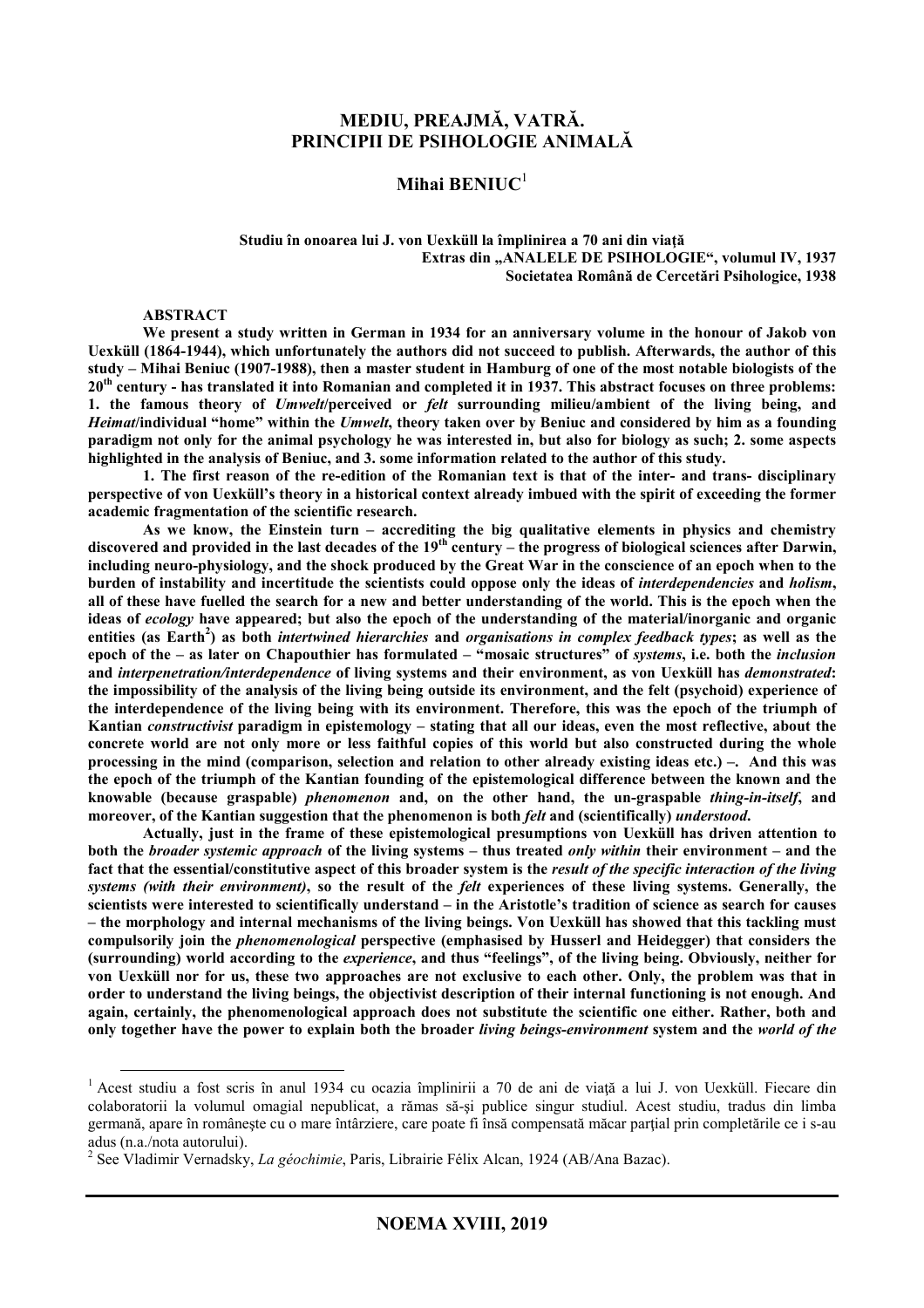*living system within environment***: as a world having** *meanings***<sup>3</sup> for the living being and thus generating the** *inner* **reactive/psychical world of the animal, that needs to be explained with biochemistry etc., but** *not only***, because this inner world is the world of experience and feelings, including related to the meanings that the animal does experience and arrives to; a "sense island", as the scientist called it. Consequently, the inner world is related to the really** *surrounding world /ambient* **where the living being lives –** *Umwelt* **– 4 and thus it is not enough to speak generally about the environment to which the species adapt.** 

**Briefly, von Uexküll has constructed a new** *paradigm* **in biology<sup>5</sup> , linking in fact the constitution of the vital** *functions***, as they are fulfilled in the complex sense organs-nervous system, to the** *perception* **of the most fundamental features of existence: space and time. Hence, for the living being, the** *objective* **aspect is interdependent with the** *felt* **aspect. The laws of physics have appeared now as manifesting** *through* **the (subjective) experiences of the living beings, just opposite to the naïve scientism of the objective observation of**  Helmholtz, for example<sup>6</sup>. This interdependence is used today, for instance, in the correlation between the *psychology* **of Piaget and the** *molecular coding* **of information<sup>7</sup> . But this interdependence means a** *plurality* **of interdependencies: the environment is formed by n** *Umwelten***, these ones by n** *Heimaten* **(dwelling-worlds), and thus the environment is formed by the acts of perception/meanings given to** *new* **objects <sup>8</sup> as well as by perceiving/feeling the** *interfaces* **<sup>9</sup> , and perceiving/feeling both the** *abstract* **and the** *concrete* **as well as the**  *interfaces* **within them. The consciousness of all these aspects meant, in fact, the abolition of the naïve distance between the subject and the object. Or, in conclusion, the usefulness of the von Uexküll's paradigm transcends the reality of the sensible "mezzo-world" and, although there is** *no direct* **relation between a feeling and the chemical and quantum physical movements and reactions, the relationship as such is emphasised just by this "visible" paradigm.** 

**2. Translating the study, Mihai Beniuc has introduced von Uexküll's nonconformist view to the Romanian researchers. Even this intention is highly praiseworthy, because the view as such sends to both a**  *materialist* **and** *dialectical***, anti dogmatic and anti mechanist** *Weltanschauung***; and in the dominant spiritualism of the time – manifested in the world of scientists as the strict separation between the research and measurement of material causes and, on the other hand, the alignment with the dominant ideology – this was challenging, indeed.** 

**Beniuc has explained in a clear language the structuring of the** *Umwelt* **of the species and the** *Heimat* **of the individual member of the species, within the general** *Umgebung***/environment. He used some very interesting** 

But all these ideas were already floating in the scientific atmosphere of the time [AB].

5 Jakob von Uexküll, *Bausteine zu einer biologischen Weltanschauung*. In *Gesammelte Aufsätze*, herausgegeben und eingeleitet von Felix Gross. München, F. Bruckmann A.-G., 1913 (AB).

<sup>3</sup> See the clear Jakob von Uexküll, *Bedeutungslehre* (1940), translated as *A Theory of meaning* (in 1982), and then as *A Forray Into the Worlds of Animals and Humans* (*Streifzüge durch die Umwelten von Tieren und Menschen*, 1934), Translated by Joseph D. O'Neil, Introduction by Dorion Sagan, Afterword by Geoffrey Winthrop-Young, Minneapolis, London, University of Minneapolis Press, 2010 (AB).

<sup>4</sup> Jakob von Uexküll, *Umwelt und Innenwelt der Tiere*. Berlin, J. Springer, 1909.

It is noteworthy that this novel theory of the living being/animal as having both a biological/material body and biological functions and mecanisms related to the sensitivity towards the milieu and towards its own well-being, and on the other hand a surrounding space *sine qua non* to its existence, thus somehow constituting the extension of the living being as such, was later on took over by the philosophy of Helmuth Plessner, educated as a biologist too. In his master piece *Die Stufen des Organischen und der Mensch. Einleitung in die philosophische Anthropologie* (1928), *Gesamelte Schriften*, IV, Frankfurt am Main, Suhrkamp Verlag, 1981, Plessner has showed that the *internal world* of the animals means a kind of sensitivity/"consciousness" towards their own states (or, as today we formulate in a simpler way, but for humans, as meanings) *as if* they would see themselves from outside. "In the distance to himself the living being is given as an inner world", p. 368. The animals have an *Aussenwelt* /outside world too, while the humans have a *supplementary* world, that of meanings created as a *Mitwelt* or the world of the social/ of living together.

<sup>6</sup> Jakob von Uexküll, *Theorethical Biology* (*Theoretische Biologie*, 1920) Translated by D. L. MacKinnon, New York, Harcourt, Brace and Co., 1926, pp. XIV-XV.

<sup>7</sup> See Robert R. Trail, "Thinking by Molecule, Synapse, or Both? From Piaget's Schema to the Selecting/Editing of ncRNA" (2005), *The General Science Journal*, no. 2, 2008, pp. 1-34 (AB).

<sup>8</sup> See the new world of the virtual – as the virtual objects or the informationally simulated beings – but also the *interface* with all of these virtual entities and the *connections* of interfaces (AB).<br><sup>9</sup> Stéphane Vial, *L'Être et l'écran: comment le numérique change la perception*, Paris, PUF, 2010 (AB).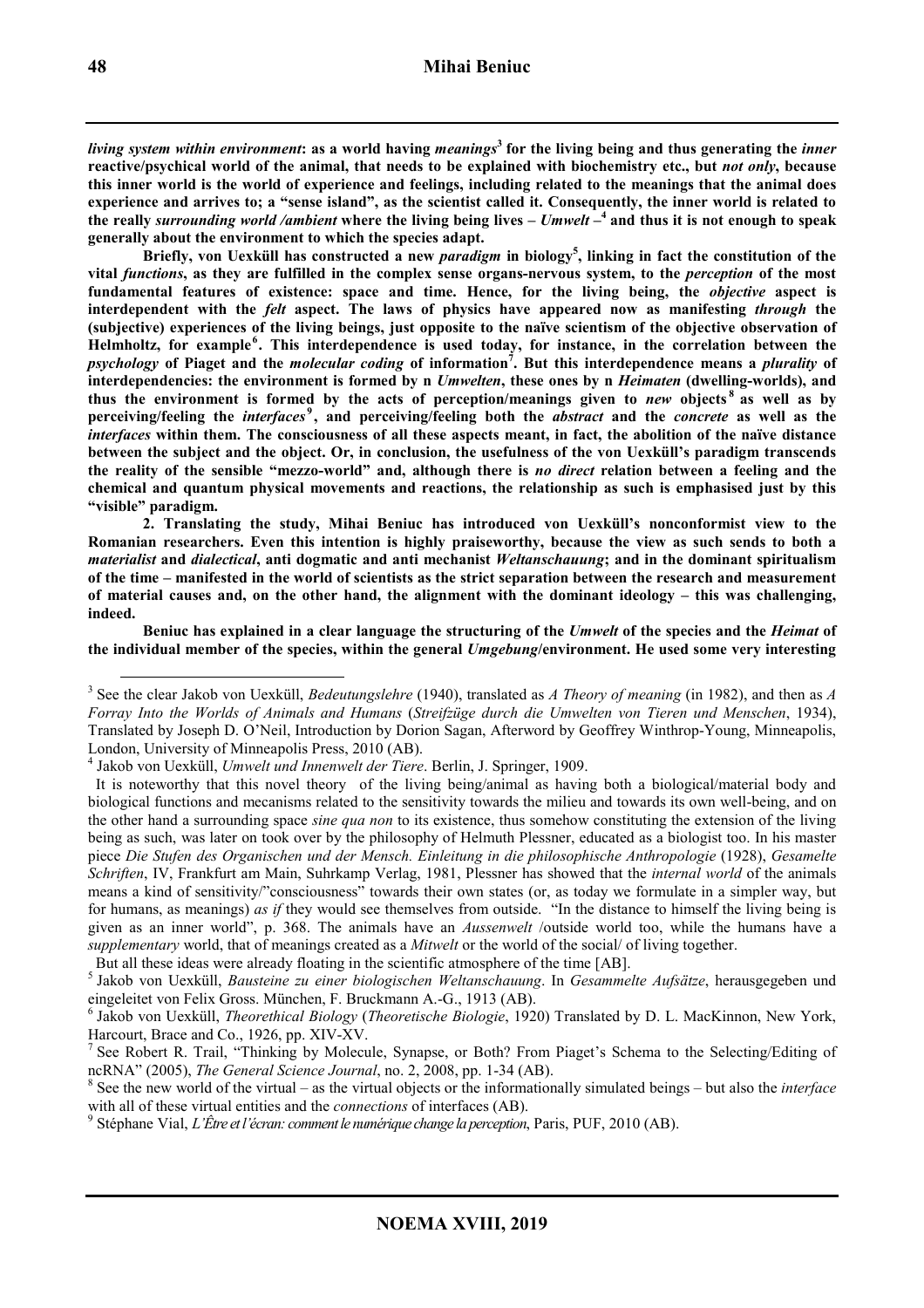**words as Romanian correspondents: old genuine Romanian words (though of Albanian, thus old Thracian origin,**  *vatra***; and of Slav origin,** *preajma***) but used even today, showing in fact the authentic origin of a very up-to-date theory.** 

**He showed the difference between the physical reaction of the living being in the environment and the "psychical" reaction of animals in their** *Umwelten* **and** *Heimaten***. He concluded that von Uexküll's concepts are/form not a hypothesis, but are demonstrated /proven in the whole living world: as a result, the theory emphasises the** *different levels of biological reality***. The first is of physical nature, although this level is already organised in the specific organic manner of biological systems; the second is already of "psychical" nature, making visible the** *phenomenal* **manner of interaction of the species/members of a species with their surrounding environment, but anyway this phenomenal manner is somehow part of the** *predetermined* **organic functions; while in the third, the individual member of a species** *arranges* **its "destiny"/trajectory according to** *its own experience* **in its own** *Heimat***.** 

**Beniuc has stopped at the** *functional cycles* **of animals in their** *Umwelten* **and** *Heimaten* **and, because he has announced that his goal was rather related to the** *Heimat***, he developed the psychology of animals as they pass from** *Heimat* **to abroad/its exterior that is always felt by the animals as foreign (***Fremde***). The account of the experiments he and other colleagues made (von Uexküll refers to them in the 1934's work, without naming Beniuc) was the opportunity to underline 1) the frontiers between** *Heimat* **and the unfriendly/threatening exterior (in the way these frontiers are constructed and felt by the animals), as well as the possibility to enlarge/reduce the frontiers, and 2) especially the** *sense of individual property* **in the animal world. Actually, as von Uexküll has insisted, both the frontiers and the sense of individual property are related to the animal's experience of the** *familiar path* **in a territory. The** *Heimat***'s centre is the** *shelter***, or even the** *nest***, but the familiar space is more inclusive, it is that of the** *hunting area* **too, as well as of the "warehouse" of food storage, and in this whole space another psychical function manifests, that of** *cleanness* **of the shelter. The frontiers, but also the internal organisation of the** *Heimat***, are related to the** *first experience* **of the animal.** 

**The final part of the study raises some methodological problems related to the necessity of infra-human psychology (as a comparative psychology) and to the multi and interdisciplinary nature of the study of** *Heimat***, but at its best relevance in psychology. The ideas are richer than mentioned here, all proven through the narration of experiments. And what is very important is that by picturing the habits of animals in their environments, the** *necessary discontinuity* **between them and the humans became evident to every reader (who could only continue with the conclusion of the reasoning that, alas, this discontinuity is rather flattened in the current society).** 

**3. The author was an enthusiastic animal psychologist. But he lived in the pre-war and during the WWII. Thus, he certainly was educated in the spirit of prudent disinterestedness towards the social problems; but nevertheless, their ardent bursting out have jolted him. And actually, just the principles of Kantian epistemology and von Uexküll's approach have constituted the ground and at the same time the impulse to looking in a** *critical* **manner at the phenomena and to giving a coherent image about the causes of the existing social system. He became a communist, carrying in** *poetry* **the ideals of equal dignity for all. Twenty years he thought that the mobilising power of poetry and his political activism are more valuable for society than his scientific research. However, he did not abandon it even in those years. (He was also a member of the Romanian Academy). After 1965 he returned to the university, in order to teach comparative/animal psychology<sup>10</sup>. But the poetry he** *continued* **to write until his last years has shown that not the opportunity to being a dignitary of the new regime was that which has attracted him to communism, but its ideals. In the Romanian translation of the study discussed here, he stressed (so, already in 1934) that "The tendency of accumulation develops indefinitely, beyond the vital necessities. The man in this respect does not differ from a squirrel. How many of the wealthy citizens can give a rational justification for the often blocked property unnecessarily? But if in such squirrels or other animals such a pile of goods does not bring any harm to the interests of other people, man, by lack of hindrance to this tendency, can bring serious harm to human interests". Therefore, to strengthen the** *discontinuity* **between animals and man was considered by Mihai Beniuc very important.** 

(Ana Bazac)

**KEYWORDS: J. von Uexküll, M. Beniuc,** *Umwelt***,** *Heimat***, animal psychology.** 

 $\overline{a}$ 

**\*\*\*** 

<sup>&</sup>lt;sup>10</sup> See Mihai Beniuc, Psihologie comparată și evolutivă, București, Editura Științifică, 1970 [Comparative and evolutionary psychology].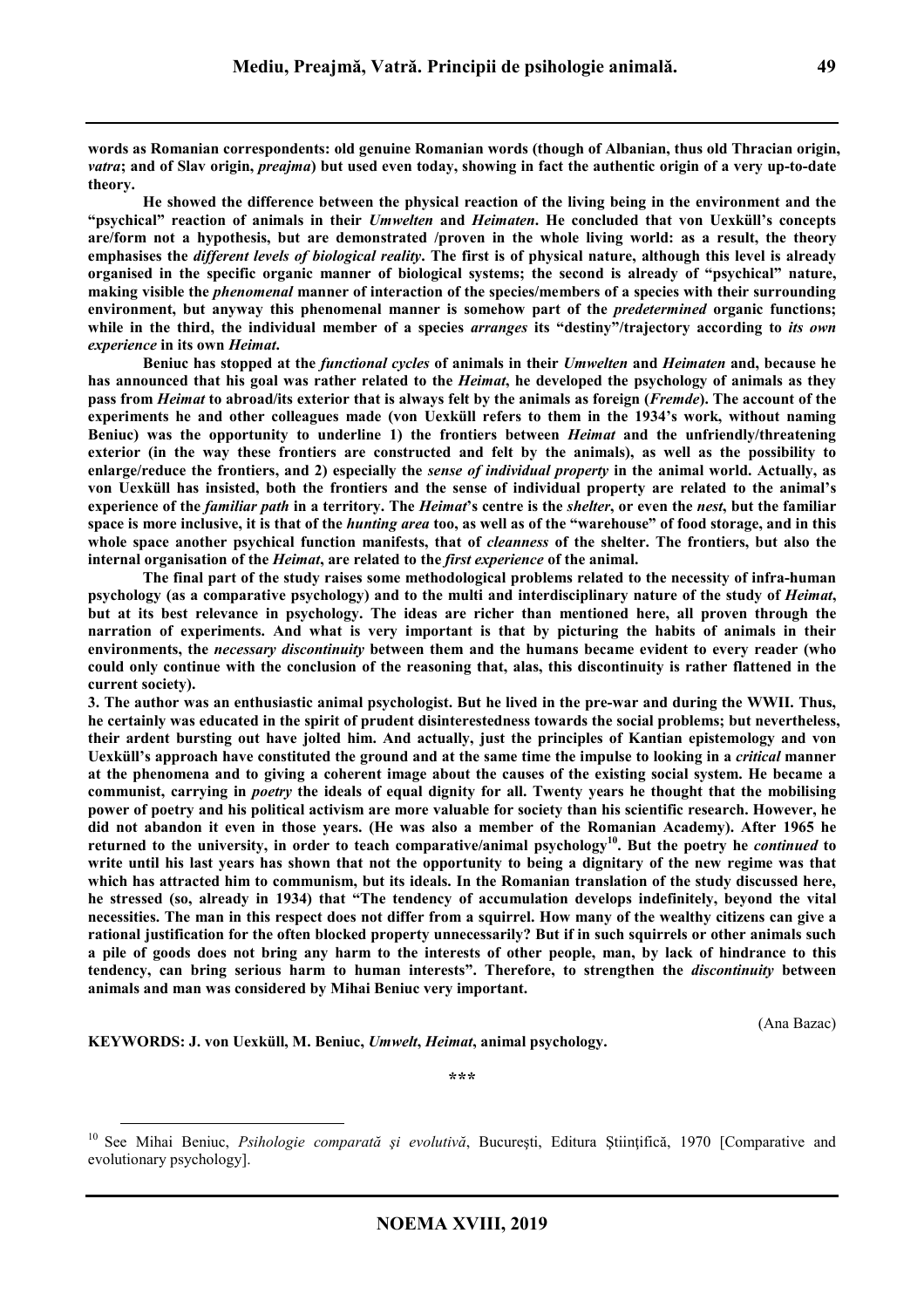"Man gewinnt dadurch schon sehr viel, wenn man eine Menge von Untersuchungen unter die Formel einer einzigen Aufgabe bringen kann"<sup>11</sup>.

KANT

1. Introducere - 2. Lămuriri terminologice - 3. Mediul - 4. Preajma - 5. Vatra - 6. Considerațiuni metodologice - 7. Résumé - 8. Bibliografie

# **1. Introducere**

În cele ce urmează voi schiţa, bazat pe diferitele observaţiuni şi experimente, o nouă realitate ce se impune cercetătorilor în materie de psihologie infra-umană: *Vatra*. Pentru a da însă cadrul adecvat problemei, trebuie să stărui asupra unui fel de a vedea fenomenele biopsihologice, care nu se acoperă în toate punctele cu vederile curente.

# **2. Lămuriri terminologice**

Fiind deci vorba de o încercare de-a înfățisa un nou punct de vedere în psihologia comparată, voi începe prin a preciza terminologia. Cititorul se va întâlni mai des în cursul expunerii cu următoarele perechi de termeni complementari: "Vietate-Mediu"; "Speță-Preajmă"; și "Ins-Vatră". Acești termeni sunt meniți a designa diferite planuri funcționale, în ordine evolutivă, ale unității biologice cu sfera mai mare: "organism-în-mediu".

a) *Vietate-Mediu*. Noțiunea "organism viu", poate fi complet acoperită de cuvântul "vietate", (*Lebewesen*). Înțelesul ce trebuie să i se dea cuvântului luat astfel, e acela de ființă vie în general, indiferent de speță sau de individ. În mod abstract putem concepe "vietatea" ca neaparținând încă nici unei speţe. Real, nu vom găsi astfel de vietăţi, însă orice organism viu prezintă însuşiri care sunt dincolo de individ și de spetă, de exemplu funcțiile metabolice. E vorba de funcții organice care probabil au preexistat oricărei forme vii.

Vietatea pentru simţul comun este un cuvânt ce reprezintă un întreg bine delimitat, un animal, o plantă. De fapt însă, plasându-ne pe un punct de vedere biologic, vietate e numai o jumătate de termen, o parte dintr-un întreg. Cealaltă parte a întregului este "mediul" (*Umgebung*). Fără mediu ca un corelat complimentar sau, mai precis, ca bază necesară de susţinere, orice vietate se destramă, recăzând în anorganic. Deci mediul este totalitatea acelor condiții fizice și organice pe care le putem inventaria ca formând substratul material indispensabil pentru existenta unei vietăți. Raportul între mediu și vietate e acela de conditie și conditionat. De exemplu, mediul peștelui este apa. Ne putem închipui apă fără pește, însă pește ca o apariție vie extra-aquatică, nu. Dispărând mediul, cu necesitate ar dispărea şi vietatea. Funcţiile primordiale care intră în joc în sistemul vietate-mediu sunt de domeniul fizicei şi chimiei, chiar atunci când sunt organice. Mediul e deci, în această acceptie a cuvântului, o realitate fizicală conditionând un organism.

b) *Speţă-Preajmă*. Se schimbă situaţia când ne referim la preajmă (*Umwelt*). Cu preajma sa intră în contact organismul ca reprezentant al unei spețe, echipat structural și funcțional cu receptori si efectori coordonați și controlați de organe centrale de elaborare. Contactul nu mai e de ordin fizic. Mediul, sau o fractiune din el, oglindindu-se în structura organismului considerat, ia un colorit *psihoidal* şi devine astfel preajmă. Preajma e deci realitatea imediată aşa cum o *trăieşte* organismul conform organizației sale structurale și funcționale ca reprezentant al unei spețe. E o *lume specifică*,

 $\overline{a}$  $11$ , Ați câștigat deja mult, reușind să faceți o mulțime de cercetări sub formula unei singure sarcini" (AB).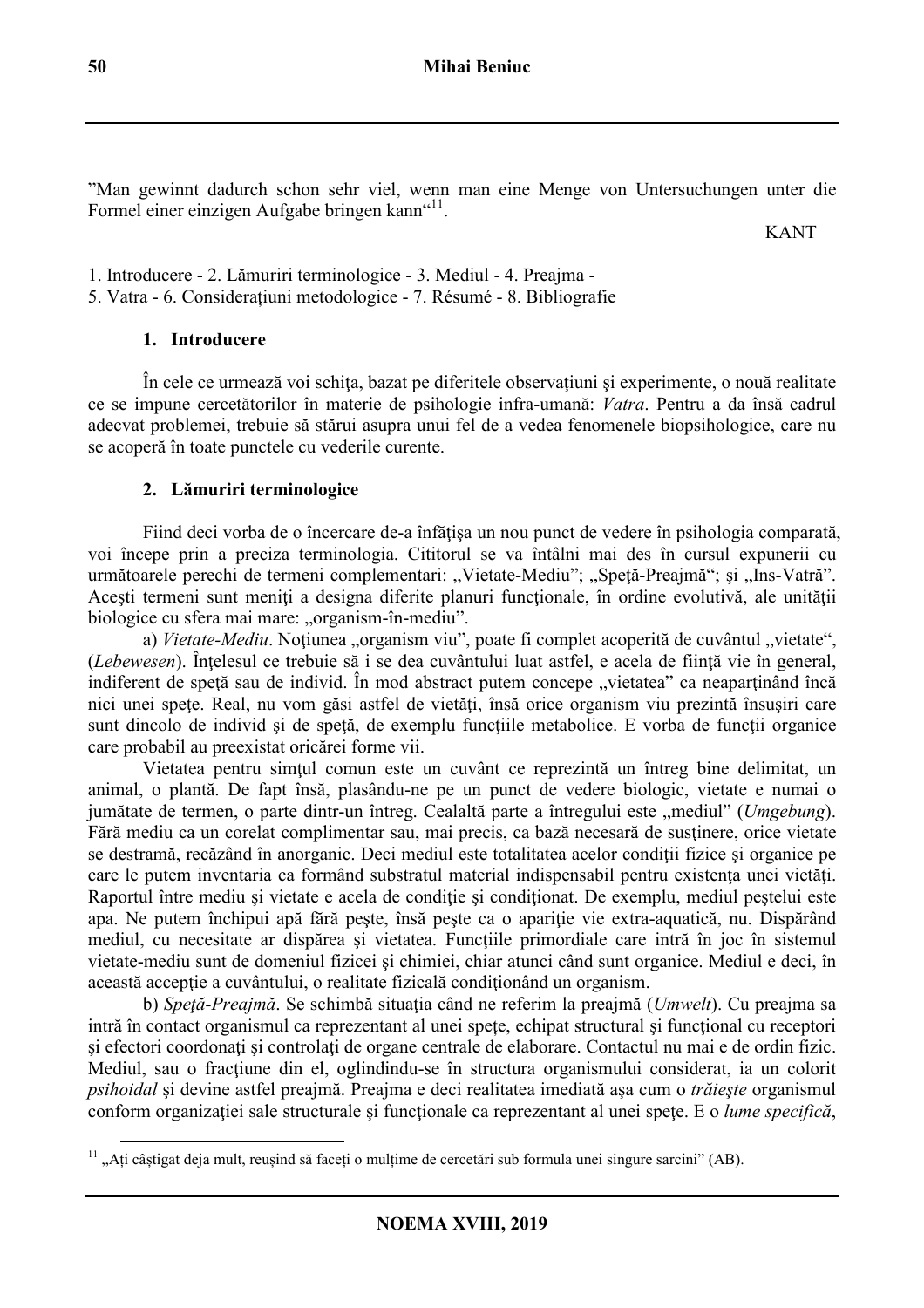preajmă. Iar de la speţă la speţă diferenţele sunt ca de la pământ la Marte. O cârtiță mişcându-se obscur prin galeriile ei subterestre, are desigur alte *dimensiuni fenomenale* pentru preajma ei, decât un vultur care planează în azur. Raportul de conditionare între preajmă și organism, privit ca reprezentant al Speței, e tocmai invers de cum este între mediu şi vietate. Pe când mediul conditionează ființa vie, preajma este condiționată existențial de structura organismului. Dispărând organismul, se sparge şi acel balon de săpun care este preajma sa.

Nu s-ar putea afirma cu certitudine că orice vietate existentă se ridică vital până la gradul de a avea o preajmă. Probabil că, o parte măcar din plante rămân la raporturi functionale de vietatemediu; şi chiar despre animale în stadii embrionare nu s-ar putea susţine neîndoios că trec de acest plan primar al vieţii. Preajma este o realitate vitală evolutivă apărută mai târziu şi grefată pe realitatea premergătoare, mediul. Mediu și preajmă sunt deosebite ca natură (de la *fizical* la *psihoidal*!) și dacă au ceva comun, e acel mare X de care vorbeşte *Kant*. Fireşte, un organism ca reprezentant al spetei nu poate să cunoască decât preajmă și în mod exclusiv propria sa preajmă, din care nu poate ieși niciodată, iar când a ieșit înseamnă că nu mai trăiește, cel puțin psihoidal. Suntem cu alte cuvinte constrânși să vedem așa cum vedem și să acționăm asa cum acționăm, muscă, om, cârtită, albină, fiecare în felul său.

c) *Ins-Vatră*. Dar organismul viu e mai mult decât o vietate conditionată de un mediu fizic, mai mult decât un subiect reprezentând o spetă și percepând-actionând într-o lume fenomenală specifică, în preajma ce i-a fost acordată. El este *el însuși*, *fenomenul unic*, un *ins* autonom, care trebuie să-şi construiască singur viaţa. Ca atare, organismul îşi clădeşte prin experienţă şi efort propriu, din sărăcia sau bogăția mediului, vărsate în tiparele preajmei, o *vatră (Heimat*), un loc determinat spațial și temporal, care-i aparține și pe care își desfășoară durata. Vatra este deci situația ce şi-o creează în timp şi spaţiu un ins prin tot ce-i stă la dispoziţie, este viaţa în cea mai concretă expresie. Vatra e legată de loc şi, posesional, de ins. Pe când mediul ca o necesitate externă și preajma ca o proecție din intern îi sunt oarecum impuse insului (el *trăind* firește numai în preajmă, dar *existând* în mediu), vatra trebuie să şi-o cucerească singur, ea nu i se dă de-a gata. Desigur nu toate formele organice ajung la rangul de ins-vatră, cum nu ajung toate nici la cel de speţă-preajmă, ci rămân în stadiul primar de vietate-mediu. Dar numai acolo unde întâlnim ins-vatră, putem vorbi de o *creatie autonomă* în sensul cum întelegem aceasta cu notiunile noastre umane.

d) *Planuri sau niveluri biologice*. Din lămuririle terminologice de mai sus, rezultă că putem considera fenomenele biologice ca desfăşurându-se pe planuri sau la niveluri diferite. Nivelul vital de bază e acela unde întâlnim sistemele vietate-mediu. La acest nivel funcțiile dinamice care susțin sistemul sunt de ordin fîzical, desi au o organizație care nu se întâlnește decât în domeniul organic. Trecând mai sus, la nivelul speţă-preajmă, vom întâlni o nouă categorie de fenomene biologice, care este psihoidală ca natură. Funcțiunile ce se petrec la acest nivel sunt rezultatele fenomenelor unei fractiuni din organism și ale unei și mai mici fracțiuni din mediu. Tiparele calitative ale acestor funcții sunt în dependență de structura speței. La un nivel și mai ridicat, ins-vatră, organismul devine un modelator al propriei sale lumi, utilizând o parte din ceea ce-i oferă preajma sa şi o parte, cea mai autonomă, din propriile sale forţe. În următoarea schemă:

| $\leftrightarrow$ | Vietate |
|-------------------|---------|
|                   |         |
| $\hookrightarrow$ | Speță   |
|                   |         |
| →                 | Ins     |
|                   |         |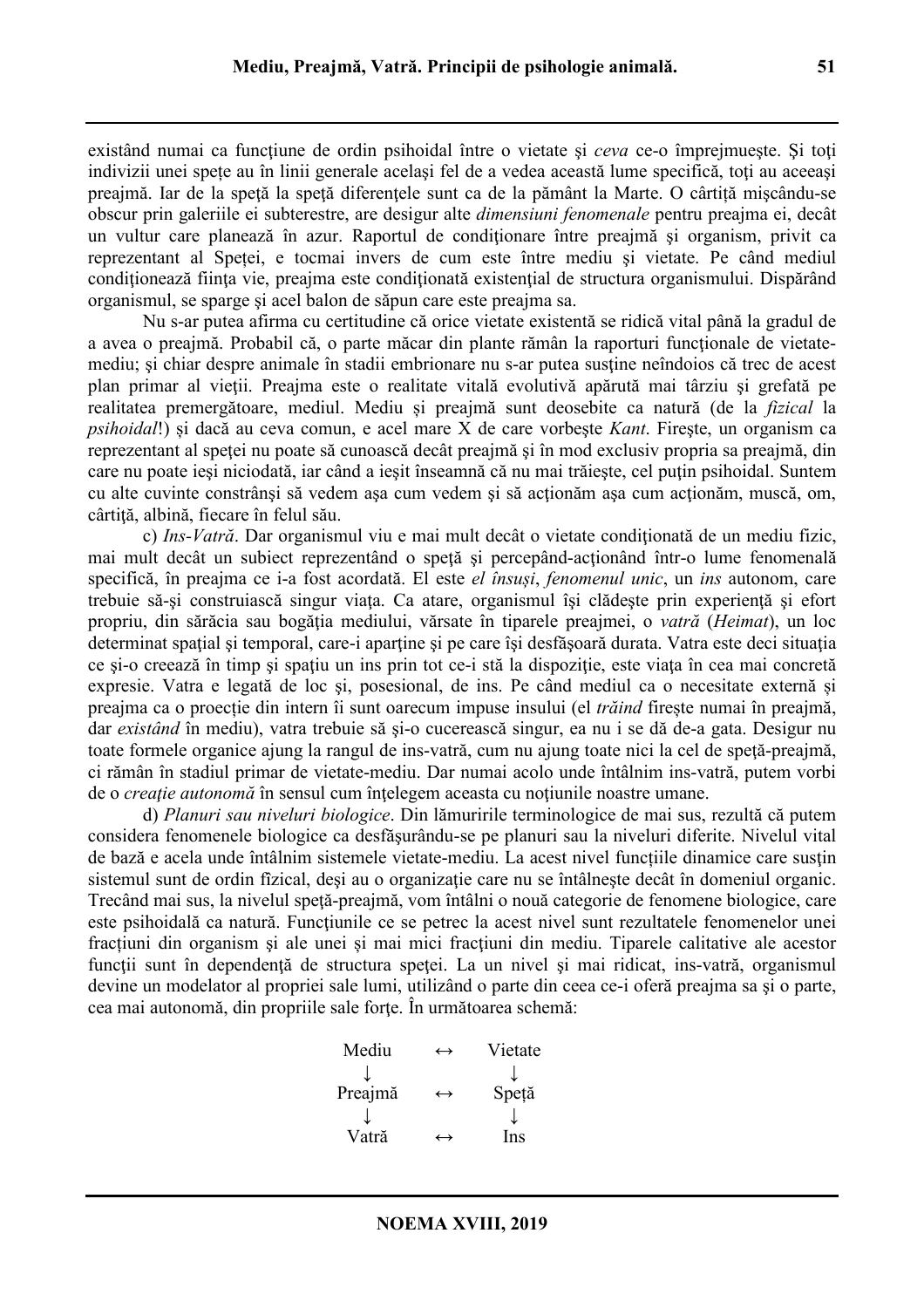vedem o stratificare evolutivă, o suprapunere structurală a celor trei niveluri sau planuri biologice. Natural, putem găsi într-un singur organism toate aceste niveluri biologice şi cu cât organismul este mai evoluat cu atât avem mai multe şanse de a le întâlni într-o formă evolutivă mai completă. Logic însă şi biologic, se impune o anumită ordine a lor. Dacă sistemul organic ins-vatră presupune ca preexistent sistemul speță-preajmă, iar acesta la rândul său pe cel de vietate-mediu, acesta din urmă nu presupune pre-existența nici unuia din cele două dinainte. Anterioare acestui sistem organic vietate-mediu" pot să fie numai sistemele de ordin strict fizical.

Dacă admitem ca fundamentală tendința unui sistem, fie fizic fie organic vital, de a-şi mentine existenta, atunci e usor să întelegem cum în unitatea biologică "organism-în-mediu", această tendință atinge un maxim de realizare pe măsură ce avansăm de la un nivel biologic la altul. Un sistem vietate-mediu este mai slab apărat de distrugere decât un sistem în care intervine şi nivelul speţă-preajmă, cu fenomenele lui psihoidale care sunt anticipate prin excelenţă. Dar mai bine este apărat un sistem care a ajuns şi la nivelul ins-vatră, prin faptul că poate chiar să se modeleze necontenit pe sine însusi în baza virtualității de a acumula și organiza experiență.

După aceste sumare lămuriri şi enunțări introductive, putem trece la schiţarea problemelor din titlul acestui articol: Mediu, Preajmă, Vatră. Primele două vor avea mai mult un caracter preliminar. A treia, problema vetrei, va forma însuşi miezul lucrării.

### **3. Mediul**

Aşa cum l-am definit până acum, mediul nu poate fi o problemă de psihologie comparată, pentru că raporturile psihoidale încep abia odată cu preajma. În schimb, mediul este prin excelență problemă de biologie generală. Dacă ne întrebăm însă care mediu, răspunsul, după cele expuse până acum, n-are să ne vină imediat. Având în vedere că orice *cunoştinţă* este cu necesitate, în ultimă instanță, de natură psihoidală, este limpede că noi nu putem cunoaște decât *preajma* și anume propria noastră preajmă omenească. Această preajmă poate fi concepută *imediat*, aşa cum rezultă din raportul nemijlocit al simțurilor cu realitatea şi *mediat*, aşa cum o cunoaştem pe bază de experimente raţionalizate într-un sistem științific. Dar imediată sau mediată, tot preajmă omenească rămâne, conditionată, fără drept de apel, de categoriile noastre mintale. Altfel, un *mediu* în sens absolut, gândit kantian ca lucru în sine, noi nu putem cunoaşte. Pentru că nu putem ieşi din propria noastră preajmă. Dacă am reuşit să rupem barierele prejmei percepute imediat și am creat-o pe cealaltă, preajma abstractă, de natură matematică, din aceasta din urmă nu vom mai putea scăpa. Suntem în fața unui "nu se poate" categoric și trebuie să ne resemnăm.

Preajma mediată, exprimată în formule și concepte, dar sprijinită mereu cu picioarele pe preajma sensibilă imediată și tradusă de către savanți într-o formă sensibilă – un cadran gradat, o mişcare vizibilă etc. – este mult mai largă în sferă decât preajma imediată, lumea văzută naiv. Cu alte cuvinte, întrece puterea simțurilor noastre. N-avem decât să ne gândim ce fracțiune minusculă percepe ochiul nostru din totalitatea radiaţiilor luminoase descoperite până în prezent de fizicieni.

Această preajmă elaborată pe cale științifică noi o considerăm (pe drept sau pe nedrept), ca fiind adevărata realitate, universul în care toate lucrurile există şi toate fiinţele viețuiesc.

În această realitate a noastră, noi constatăm câte conditii fizice sunt absolut indispensabile pentru ca un organism să vietuiască. Aceste condiții indispensabile constituie *mediul* său. Acest mediu este mult mai larg decât percepe un animal din el. Aşa că putem spune: animalul *vieţuieşte* în tot mediul său, dar nu *trăiește* decât într-o mică fracțiune din el, înțelegând prin *trăire* totalitatea raporturilor de natură psihoidală ce nasc între un organism viu şi mediul în care se află. E, propriu zis, ceea ce am definit ca preajmă: *Ceva* ce nu se confundă cu totalitatea condițiilor necesare vieţii; ceva de natură funcțională, existând numai atât timp cât un ins, ca reprezentant al unei spețe, n-a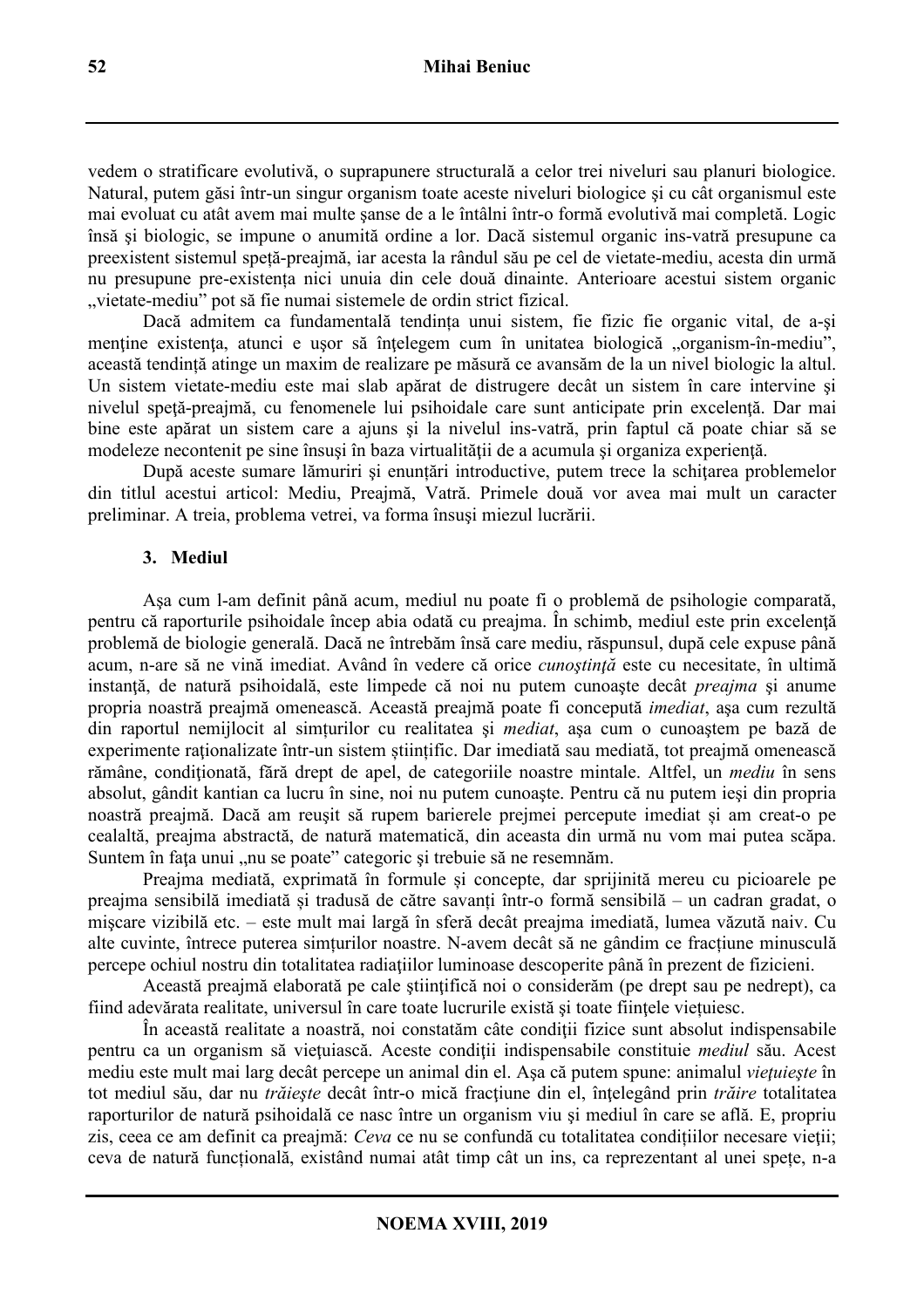fost privat de receptorii săi, de efectorii săi şi de organele sale centrale de control. Mare parte din ceea ce rămâne în afara cercului restrâns al prejmei, constituie încă o condiție vitală, dar numai în cercul cu rază mai extinsă al mediului. Pentru un animal, la frontiera prejmei sale imediate, începe non-existenta. Noi însă, ca observatori, putem constata cât încă din ceea ce nu este fenomen în preajma animalului trebuie considerat de fapt ca o condiție a existenței sale. Astfel procedând, studiem mediul organismului, adică acele condiţii care înseamnă pentru el un *sine qua non* din punct de vedere existențial. Nu trebuie să uităm însă că acest mediu este de fapt un "pseudo-mediu", nefiind altceva decât o parte din preajma noastră lărgită ca sferă prin eforturile științei. Dacă se întâmplă ca vreun factor din mediul ce-l studiem să nu fi putut încă răzbate fenomenul, direct sau indirect, în preajma omenească, hotărât că nu va face parte din lista condițiilor de mediu ce susțin un organism, să fie el oricât de important. Dar nu e vina ştiinţei că nu știe tot.

Problemele ce le relevă studiul mediului sunt numeroase. Ecologia cuprinde o bună parte din ele. Sunt însă unele probleme de un interes biologic mai general, care pot angaja și atenția celor ce se ocupă de psihologia comparată. Aşa e, de exemplu, problema cunoscută în general sub denumirea de "adaptare". Dar înainte de a vorbi de ea, vreau să relev câteva obiecții terminologice aduse cuvântului "adaptare". *Uexküll* (14, p. 217-218), se ridică împotriva acestui termen, spunând că a fost ales nefericit şi a adus după sine o mulţime de erori biologice. Originar, cuvântul trebuia să acoperă numai *potrivirea* ce se constată că există între un organism şi mediul său. Utilizându-se însă pentru această constatare de fapt ca termen de acoperire cuvântul "adaptare" (*Anpassung*), s-a căutat numaidecât și procesul prin care se ajunge la "adaptare". Și astfel s-a ajuns la credința că organismele se *adaptează* la mediu sau își adaptează mediul (concepții Lamarckiste). Tot aici își are izvorul şi cealaltă credinţă, anume că mediul selecţionează organismele (concepții Darwiniste). Amândouă felurile de a vedea sunt, în concepția lui Uexküll, eronate. Ca biologi trebuie să constatăm întâi situația de fapt; în cazul acesta, perfecta potrivire dintre organism și mediu, iar termenul definind această realitate să n-o întreacă, explicând-o prin o ipoteză puțin probabilă. De aceea nu *adaptare* (Anpassung), ci *potrivire* (Einpassung) este termenul chemat să definească raporturile dintre organism şi mediu.

Indiferent dacă negăm sau nu, cu Uexküll împreună, atât Lamarckismul cât și Darwinismul, trebuie să recunoaștem că în ceea ce privește imprecizia termenului "adaptare", Uexküll are dreptate. Şi biologia, ca toate științele, are obligația de a lupta pentru achiziționarea termenilor cu sens unic şi care să nu implice mai mult decât realitatea pe care o reprezintă conceptual.

Între organism, privit îndeosebi sub aspectul de speţă, găsim o strânsă corelație, o indestructibilă legătură de complinire reciprocă. E, am putea spune, un sistem de *încheieturi*, un raport de dinte şi gingie. O aripioară de pește, o ghiară, un plămân, nu lasă loc la ezitare pentru a determina imediat corespondentul lor în mediu. De aceea putem spune că organismul este încheiat (*eingepasst*), în mediul său; acesta e termenul adecvat în româneşte. Cum s-a ajuns la acest sistem de încheieturi, e altă problemă biologică. Iar când o punem, putem vorbi, ipotetic, de *adaptare*, *selecție*, *ortogeneză*, etc. Câtă vreme însă ne mulțumim să constatăm o situație de fapt, anume că spețele sunt încheiate în mediile lor, ceea ce nu-i deloc o ipoteză, avem datoria să ne servim de un termen adecvat, care să nu spună mai mult decât ştim.

Această corespondență între organism și realitatea exterioară se pune atât pe plan fizic (mediu) cât și psihoidal (preajma). De felul cum vom rezolva această problemă, va depinde şi soluția tulburei probleme a instinctului, care este fundamentală pentru studiul prejmei. Nu e aici locul pentru o dezbatere a acestei probleme. Intenționam numai să relev că spre a o înțelege, o cunoştinţă prealabilă a încheieturilor organice dintre ființa vie şi ambianța sa e indispensabilă. În acest sens, probleme care țin propriu-zis de domeniul biologiei generale pot interesa și pe cercetătorii în psihologia infra-umană.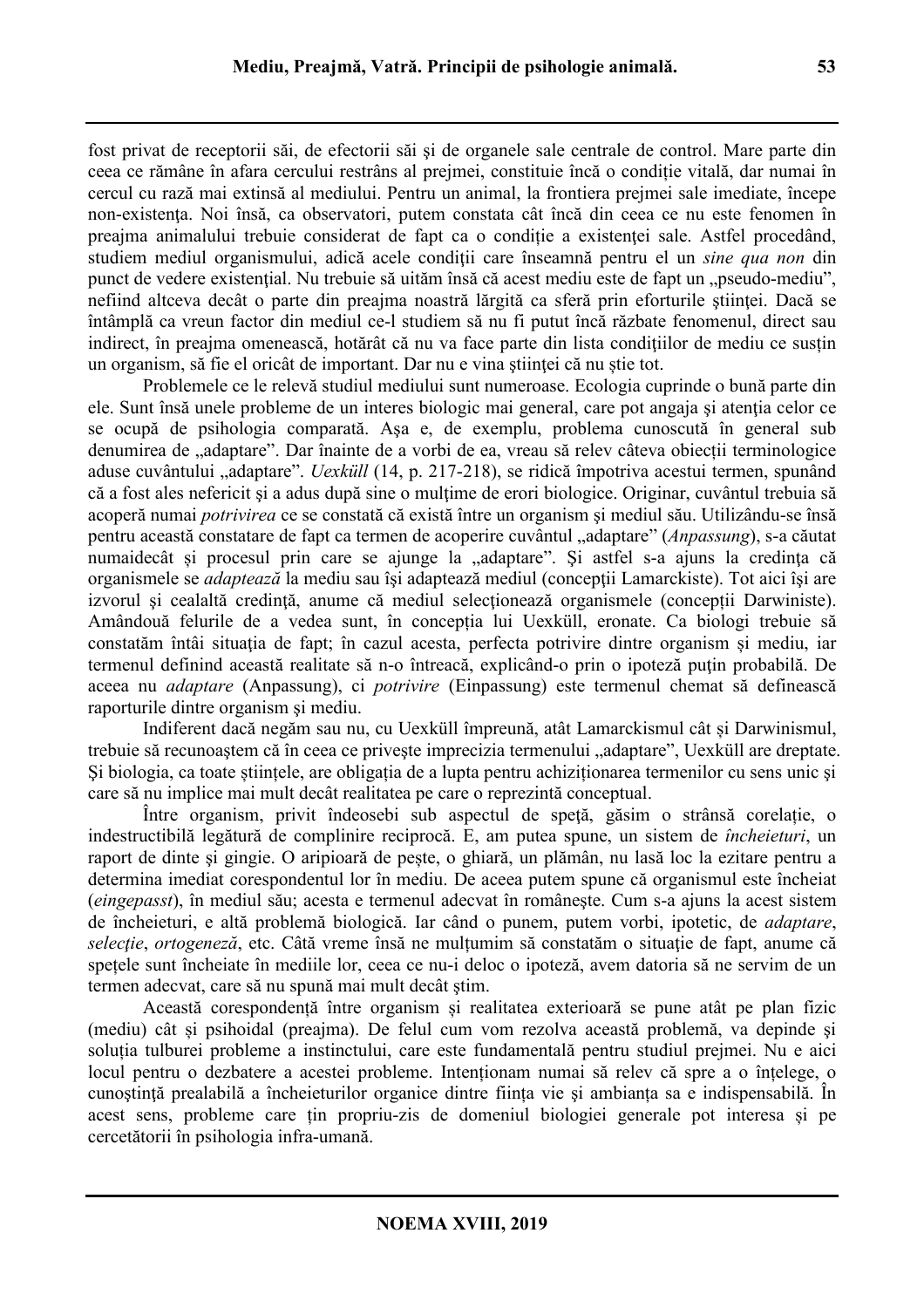Dar problema potrivirii între organism şi ambianța sa o putem pune şi când vorbim de insvatră, unde intervine, după cum am spus, ca o trăsătură specifică, procesul *de creaţie*. *Insul îşi creează o vatră prielnică*. N-avem decât să ne gândim la om: îşi zideşte un adăpost, îşi construieşte o armă, pe scurt, utilizează conditiile ce i se oferă de ambianță cât poate el mai bine, fie că se *adaptează* el realității, fie că-și *adaptează* realitatea după necesitățile sale. Aici de fapt putem vorbi de o adaptare. Dar ar fi periculos, din analogiile ce ni le oferă sistemul biologic ins-vatră, să tragem concluzii asupra formării instinctului sau asupra originii organismelor dintr-un mediu acvatic salin. Natura poate să ajungă pe căi foarte variate la rezultate similare principial. Analogia, pe cât de frumoasă și utilă e pentru literatură, pe atât de periculoasă și nefolositoare este pentru știință.

Trecem la problema prejmei, care constituie însuşi miezul psihologiei comparate.

### **4. Preajma**

Din cele expuse până acum, reiese destul de limpede, cred, originea kantiană a punctului de vedere pe care s-a clădit teoria prejmei. Această teorie se leagă în întregime de numele lui *J. von Uexküll*. Există astăzi în Germania o "Umweltlehre". Nu e vorba de o psihologie comparată; Uexküll s-ar apăra cu toate mijloacele, dacă i s-ar atribui meritul de a fi făcut orice fel de psihologie. Stiinta prejmei este în primul rând un sistem biologic, poate cel mai original și cel mai unitar din câte există. Mai este o întreagă filosofie, de care kantienii vor trebui să țină seama într-o zi. Nu permit cadrele acestui studiu să rezum aici conceptia lui *Uexküll*. Voi stărui numai asupra acelei părţi din biologia sa, care interesează direct psihologia comparată.

După v. *Uexküll*, fiecare organism e un subiect care trăieşte în preajma sa în virtutea unui *plan* de desfăsurare ce-i stă la bază. Preajma (Umwelt) este de natură *psihoidală*<sup>12</sup>, deci există ca raport functional între subiect și ceva extern. Dimensiunile preimei le hotărăște structura (Bauplan) organismului, care variază de la speță la speță. Vom avea în consecință atâtea feluri de prejme câte feluri de animale. Dar numărul însuşi al prejmelor este cu mult mai mare: fiecare subiect trăieşte într-o preajmă, într-un mic univers propriu. Aşa că lumea se descompune, privită din această perspectivă, într-o infinitate de mici lumi subiective ca niște balonaşe de săpun, fiecare cu dimensiuni proprii. Iată cum se exprimă însuşi Uexküll despre subiect şi preajmă:

"Fiecare animal e un subiect, care multumită structurei sale specifice își alege, din influențele generale ale lumii externe, anumiti stimulenți, la care răspunde într-un fel anumit. Aceste răspunsuri la rândul lor au anumite efecte asupra lumii externe, modificând astfel fenomenal înfăţişarea lumii externe. Prin aceasta ia naştere un circuit închis, care se poate numi *ciclul funcţional* al animalului".

Ciclurile functionale ale diferitelor animale, sunt împletite unele cu altele, fiind în dependență unele de altele și formează împreună lumea funcțională a vietăților, în care sunt cuprinse și plantele. Dar pentru fiecare animal, ciclurile sale funcționale formează o lume aparte, în care el duce o existență complet izolată".

"Această lume funcțională trebuie analizată. Totalitatea stimulenților, care influențează animalul, formează o lume aparte. Considerați în legătură cu ciclul funcțional, stimulenții constituie anumite semne (*Merkmale*), care cârmuiesc animalul, ca farurile pe un marinar. Suma semnelor o numesc *lumea semnelor* (*Merkwelt*)."

"Animalul însuşi, în timp ce-şi desfăşoară mişcările orientate, constituie o lume aparte, pe care o voi numi-o lume internă (*Innenwelt*)."

"Reacţiile animalului la lumea externă ne dau a treia lume, *lumea reacţiilor* (Wirkwelt)."

<sup>12</sup> *Psihoidal* e un termen împrumutat de la *Driesch* (5) (n.a).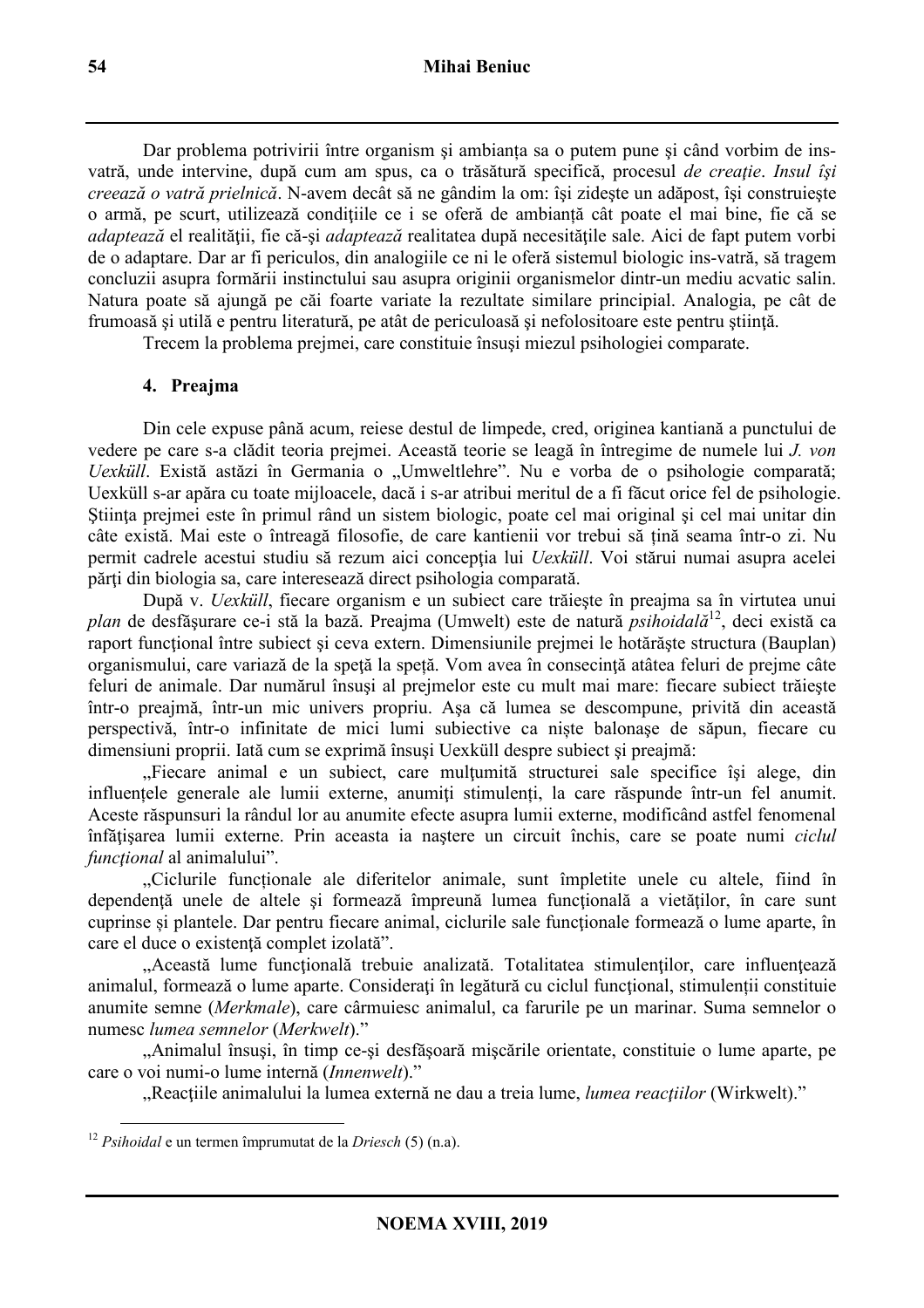"Lumea reacțiilor cu lumea semnelor formează împreună un întreg în strictă dependență, pe care eu îl numesc *preajmă* (*Umwelt*)."

"Ciclul funcțional întreg, care cuprinde lumea internă și preajma (împărțită la rândul ei în lumea reactiunilor și lumea semnelor), formează un tot construit după un plan (*planmässig*), în care părțile sunt legate unele de altele, încât nimic nu rămâne pe seama hazardului" (p. 100).

Dau aci, după *Uexküll*, schema ciclului funcțional:



Fig. 1. — Ciclul funcţional [După Uexküll].

Subiectul, având la un moment dat un ciclu funcțional deschis, să zicem foamea, prinde cu ajutorul receptorilor o parte dintr-o situaţie (obiect), care sub formă de impresie este dusă la organul central de percepere (în creier). Acolo impresia va suferi o elaborare şi la rândul ei va induce în organul central de reactie un impuls ce se va transmite la efectori. Efectorii la rândul lor vor actiona asupra obiectului şi-l vor transforma, închizând astfel ciclul, prin restabilirea unui echilibru.

O reactie are totdeauna acest caracter închis sau, în tot cazul, tendinta de a se închide. Lucrurile se petrec în realitate mai complicat, însă schematic reacțiile organismului față de lumea externă pot fi reduse la această formă simplă a ciclului funcțional. Principalele cicluri funcționale sunt: al hranei, al duşmanului (apărare-atac), al partenerului sexual şi al mediului, care se manifestă numai în momentul când organismul din eroare iese din mediul său firesc. Toate ciclurile funcționale sunt date unui individ prin structura speței din care face parte. Și toate la un loc constituie ceea ce se poate numi ciclul functional "Subiect-în-Preajmă". Raportul de corespondență ce există între un subiect şi preajma sa se poate foarte bine exprima prin această frază a lui *Uexküll*: "Unde e un picior, este şi un drum. Unde e o gură, este şi de mâncare. Unde e o armă, este şi un duşman".

Deşi Uexküll este împotriva psihologiei comparate, totuşi prin teoria prejmei, el pune bazele unei concepții inexpugnabile despre viața psihică a animalelor. Putem spune chiar că, teoretic, singurul punct de vedere just în psihologia comparată este cel al prejmei. Animalul, după această conceptie, este privit drept centrul unei lumi specifice, cu dimensiuni proprii, iar nu ca un obiect, care se mişcă la întâmplare într-un mediu fizic, cum susţineau promotorii behaviorismului american. Fireşte, teoria prejmei este susceptibilă de critici şi necesită o serie de cercetări şi adaptări la vederile mai recent achiziţionate în domeniul psihologiei în genere. Totuşi ca ipoteză de lucru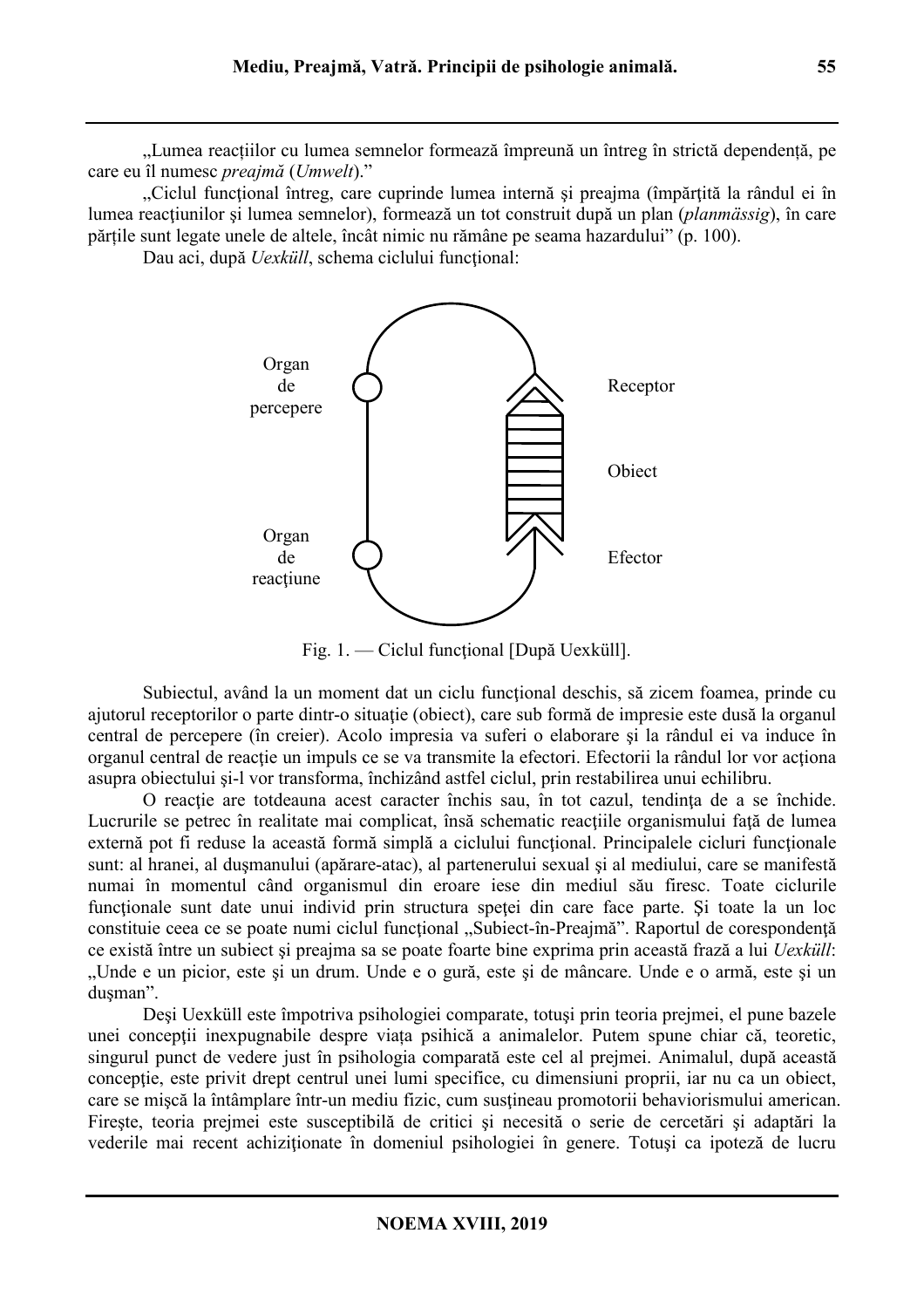pentru fructificarea faptelor oferite de cercetători în materie de psihologie comparată, este cea mai bună.

*Köhler*, care, filosofic se mişcă în cu totul alte cadre decât Uexküll, are, în cercetările sale despre inteligenta maimutelor superioare (9), multe puncte comune cu vederile lui Uexküll, și o punere la unison, măcar în ce priveşte perspectiva psihologică, a celor doi autori, nu este imposibilă. Dar toate aceste chestiuni le voi discuta într-o lucrare ce va apare.

Problema de bază a teoriei prejmei este tocmai de a determina dimensiunile prejmei pentru fiecare speță de animale în parte. Aceasta se face prin cercetarea receptorilor și efectorilor în funcție de ceea ce *Uexküll* numeşte lumea semnelor (*Merkwelt*) şi lumea reacţiilor (*Wirkwelt*). Cu alte cuvinte, trebuie să ne facem, prin traducere în termeni obiectivi, o imagine despre o lume fenomenală invizibilă și străină de propria noastră lume. Deşi, ca metodă, cercetătorul în materie de psihologie comparată nu poate lucra în principiu altfel decât fizicianul, adică să rămână un scrupulos şi obiectiv observator extern, totuşi rezultatele sale sunt, dacă le privim dintr-un punct de vedere laic, tocmai inversul celor din fizică. Pe când fizicianul caută să reducă lumea noastră fenomenală la un număr cât mai redus de elemente, dacă e posibil, la unul singur, psihologul îmbogăţeşte universul nostru de cunoştinţe printr-o infinitate de alte mici universuri, fiecare colorat specific, după originea subiectului, pe care-l îmbrățisează fenomenal. Astfel lumea se desface într-o multime de scene, iar pe fiecare din ele un actor își joacă rolul, rol pe măsură și unic în desfășurarea timpului. Că scena unei muşte e alta decât a omului sau decât a câinelui, e limpede şi pentru profan. Cercetătorul trebuie să arate însă *cum* e alta. O scenă va fi mai săracă, alta mai bogată, un actor mai modest în gesturi, altul un mare artist.

Bogăția unei prejme atârnă de ceea ce organic îi revine unei spețe. Numărul receptorilor și efectorilor pe de o parte, iar gradul de diferentiere a sistemului nervos pe de alta, sunt un bun indiciu despre calitatea prejmei în care poate trăi virtual un ins. Dar dacă toate virtualitățile au să se realizeze, depinde în bună măsură şi de gratitudinea mediului, în care factorul hazard, orice am spune, nu este cu totul neglijabil.

Când însă punem problema realizării unei prejme, depășim planul anterior de evoluție, "spetă-preajmă". Dacă albinei îi este dată, prin speță, o preajmă, pisicii alta, omului alta, speța nu-și, ia şi sarcina de a organiza această preajmă, ci rămâne în seama insului pe un nou plan, prin proprie experienţă, să ducă mai departe şi să valorifice tot ce a moştenit. Şi cu aceasta am atins pragul problemei care va constitui obiectul principal în acest articol. E ceea ce eu numesc "vatră", traducând aproximativ cuvântul german *Heimat* <sup>13</sup> ) şi înţeleg prin problema vetrei totalitatea performanţelor unui ins, pentru a-şi cuceri un loc în capacitatea sa organică, iar pe de altă parte ambianţa în care trăieşte.

## **5. Vatră**

Am spus că cele trei stratificații biologice: vietate-mediu, speță-preajmă, ins-vatră, le putem găsi realizate într-un singur sistem organism-în-mediu. Care sunt organismele rămase evolutiv pe planul vietate-mediu, e greu de spus. Probabil în lumea plantelor întâlnim forme vitale menţinânduse numai pe acest plan, sau, mai curând, înăuntrul organismelor vii, în lumea celulelor. La fel de

 $\overline{a}$ <sup>13</sup> Prima dată am dezvoltat, sub formă de conferință, teza despre vatră în "Institut f. Umweltforschung", în anul 1933 la Hamburg, sub conducerea lui *J. von Uexküll*. O consider o modestă completare adusă biologiei lui *Uexküll*, căruia îi datorez foarte mult în elaborarea ei. Într-o broșură de popularizare (16) "Streifzüge durch die Umwelten von Tieren und Menschen" (Berlin, Springer, 193...), *Uexküll* a făcut deja uz de câteva din ideile ce vor fi desfăşurate în cele ce urmează (n.a).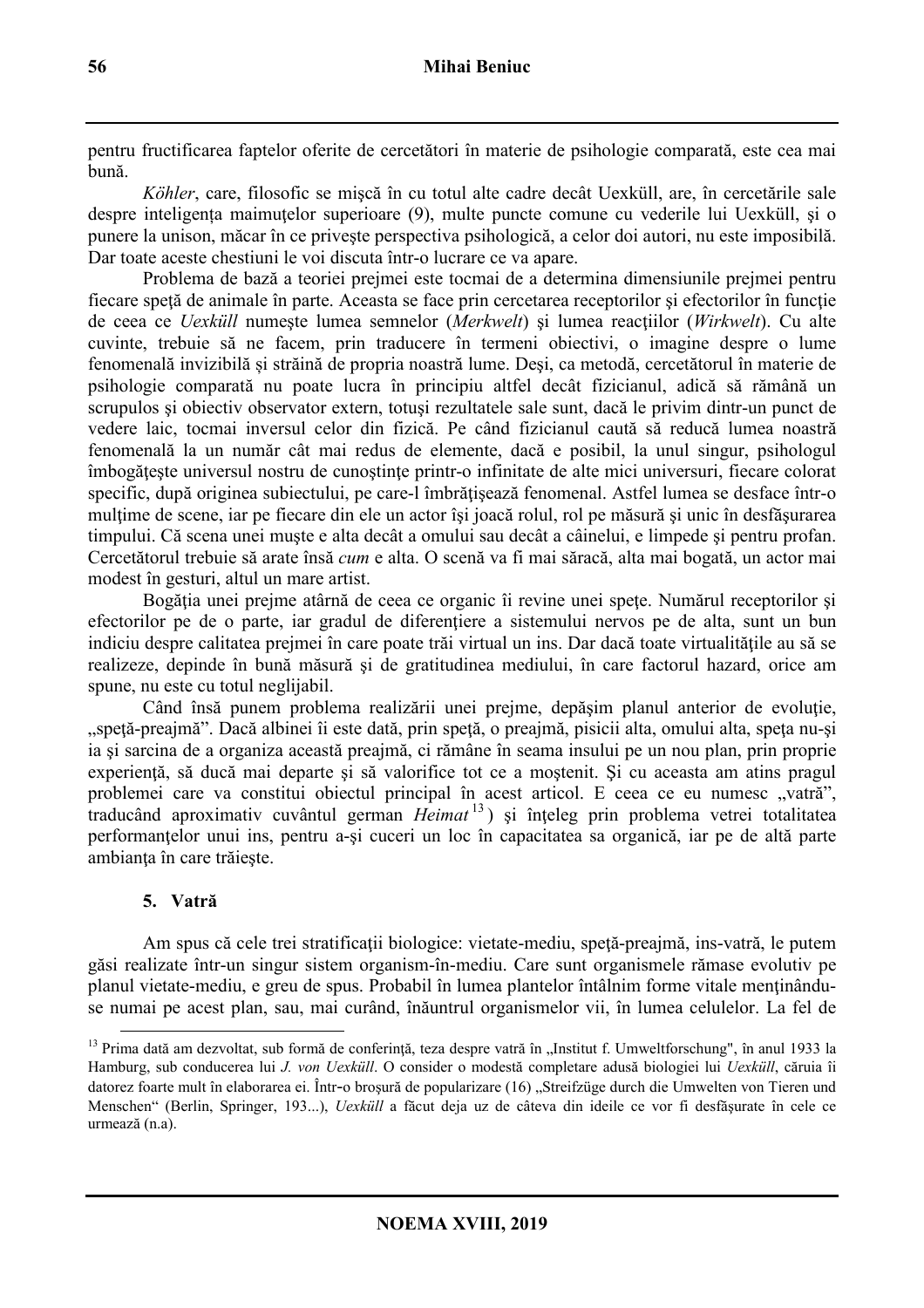greu ar fi să spunem unde, la care spetă anume, putem vorbi de preajmă. Preajmă înseamnă lume dimprejur, *pericosmos*, o projectare în afară a situației ce afectează oglinda receptorilor. Presupune deci o diferenţiere a receptorilor şi, în mod necesar, a efectorilor. Să luăm acum, de exemplu, o Amoebă, care-și improvizează după necesități atât receptorii cât și efectorii și desigur în aceeași măsură organul ce face legătura între ei. Prin urmare nu avem de a face cu organe de recepție și reacție diferențiate structural, totul se petrece numai funcțional. Nimic nu ne împiedică, cel puțin logic, să vorbim de o sensibilitate psihoidală la acest troglodit al filogenezei animale. Ar fi însă foarte greu să concepem la Amoebă, în contact cu o situație externă, din punct de vedere psihic, mai mult decât o *alarmă subiectivă*, provocată de ceva din afară, de un factor *neperceput*, totuşi suficient să declanseze o reactie, dar insuficient să creeze raportul *subiect-obiect*, fundamental pentru noţiunea de preajmă. Am putea spune că animalul trăieşte *în sine*; provocările ambianţei nu se constituie într-o sferă externă, subiectiv-fenomenală. În această sensibilitate psihoidală subiectivă trebuie căutată însă originea prejmei pe care o întâlnim sub forme aşa de variate de îndată ce escaladăm câteva trepte ale evoluției spre spețe mai diferențiate evolutiv. Cu cât o speță va fi mai evoluată structural și funcțional, cu atât va trăi într-o preajmă mai bogată, și calitativ și cantitativ.

În ce moment şi anume la ce speţă putem vorbi de a treia structură evolutivă, sistemul insvatră, e greu de spus. La întrebarea aceasta vor putea răspunde numai îndelungate investigații observationale și experimentale. Hotărât însă că nu orice ins, din o spetă luată la întâmplare, își creează o vatră. O muscă, deși are o preajmă destul de diferențiată, nu se leagă într-un timp dat de un loc anumit. Menținându-i-se condițiile fizice de căldură, lumină etc. potrivite, nu s-ar simti stingherită nicăieri în lumea asta. În orice bucătărie sau grajd ar bâzâi la fel şi s-ar aşeza cu aceeaşi lipsă de selecție pe orice obiect. Pentru viața ei sezonieră, cât a moștenit de la speță e suficient, nu mai are nevoie să-şi clădească prin efort individual o vatră. Dar unei pisici, de exemplu, nu i-ar fi indiferent unde se află, după ce odată a crescut şi a trăit într-un loc dat, şi tocmai această lipsă de indiferentă a insilor din unele spete animale fată de locul unde s-au integrat, e obiectul articolului prezent.

Ulysses, în peregrinările sale pe mările pustii, era stăpânit de un singur vis: să ajungă iar acasă, în Ithaca. După ce a colindat pământurile, Peer Gynt, geniala haimana Ibseniană, revine în tara lui norvegă, acasă, unde Solveig îl așteaptă. Acel "Doppelgänger" artistic al lui Thomas Mann, eroul său Tonio Kröger, după ani de viaţă, scurşi printre străini, se întoarce în oraşul natal, să revadă barem locul unde au fost ai săi. Dor de țară, "Heimweh", "mal du pays", exprimă toate aceeași nelinişte ce consumă pe omul izolat printre străini şi care sfârşeşte prin a deveni un imbold irezistibil de întoarcere la locul de baştină.

Această legătură tainică între individ şi loc are originile mult mai departe decât limitele înguste ale spetei umane. Cum vom vedea, se întâlneste cristalizată la spete considerabil inferioare nouă.

Repet: dacă un subiect are o preajmă în virtutea faptului că ţine de o anumită speţă, deci dacă i se impune această preajmă prin natura lucrurilor, vatra, locul pe care-şi va desfăşura durata existenței, trebuie să şi-o creeze, să şi-o cucerească singur. Astfel preajma se despică în două: vatra (Heimat) şi străinătatea (Fremde). Vatra, cu o rază mai mult sau mai puţin extinsă, e împrejmuită de o graniță labilă, peste care animalul nu se hazardează decât cu mare precauție. Străinătatea e deci necunoscutul de la care nu poti astepta nici un bine. În schimb, vatra e locul unde animalul se simte acasă, familiar, unde îşi are culcuşul, domeniul de vânat, drumurile cunoscute, pe scurt singurul loc unde el se simte la adăpost. Orice trecere peste circumferința vetrei provoacă neliniște, totul devine straniu (*unheimlich*), fapt care aduce după sine o rapidă retragere în sânul vetrei. Faptul că un animal, transportat într-un loc necunoscut, se comportă fricos şi precaut, e o dovadă că e vorba de un ins cu temeiurile legate deja de un loc în lumea asta. Ceea ce nu înseamnă însă că nu se va putea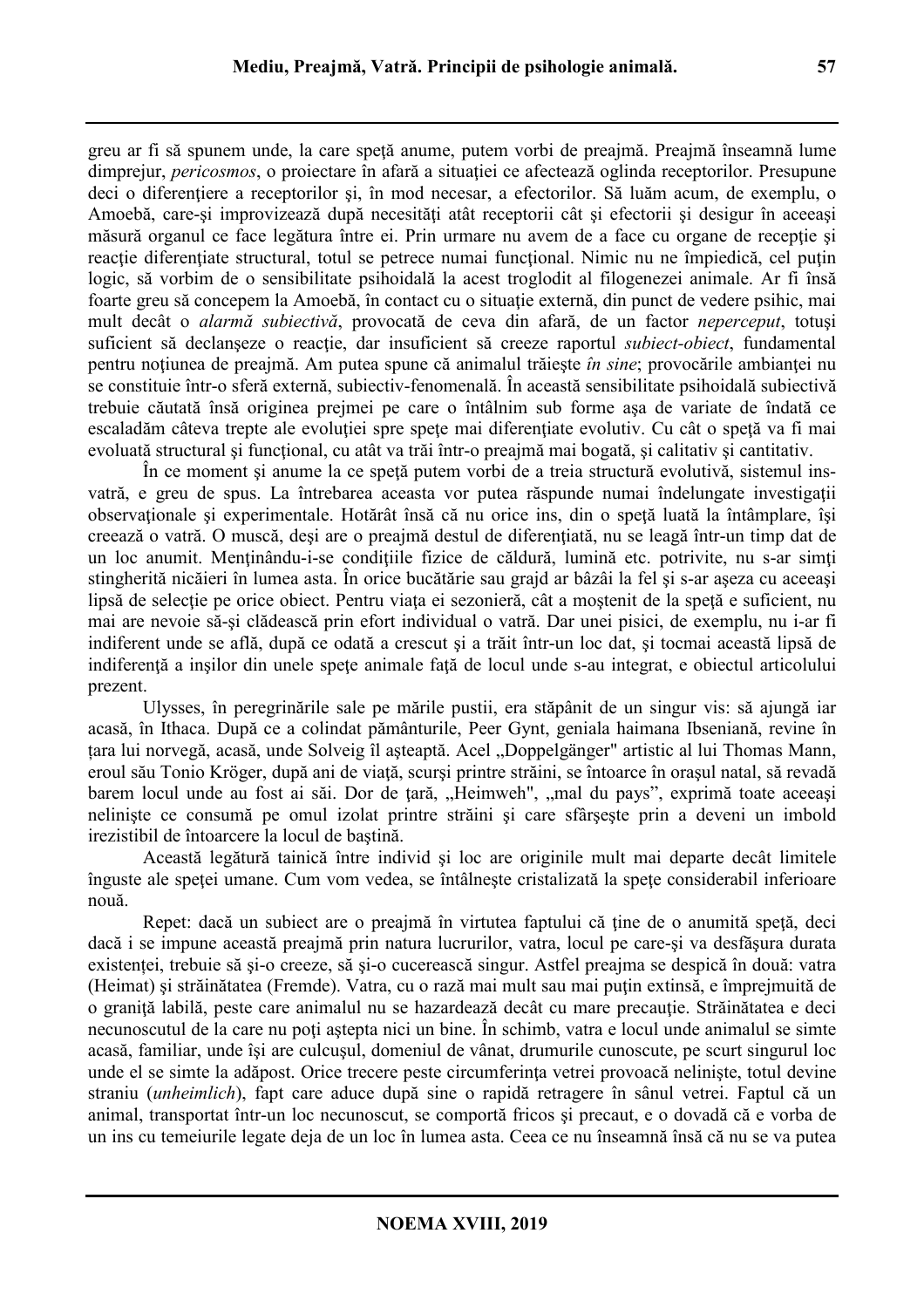adapta la noile împrejurări necunoscute. Pentru exemplificare, am să dau un fragment dintr-un studiu al meu despre psihologia peștilor combatanți, nepublicat încă<sup>14</sup>.

"Toți peștii combatanți (*Betta splendens*) studiați de mine s-au comportat foarte asemănător, când au fost aduşi pentru prima oară în laborator şi puşi în acvariile care trebuiau să le servească deacum înainte drept locuinţă. Strălucirii metalice, care dă peştelui numele de *splendens*, îi luă locul un palid mat, iar dungile negre, semn de frică, îşi făceau apariţia. Numai exemplarele albinotice, sărace în pigmenți, nu-și trădau prin culoare 'simțămintele' față de lumea nouă în care aiunseseră. Dar atitudinea generală era în toate cazurile, indiferent de culoare, una negativă".

"Orice mişcare în jurul animalului nou adus îl face să se precipite 'speriat' în vreun colț pe fundul acvariului acoperit cu nisip. Numai după mult timp și cu multă 'precautie' părăsește locul de refugiu, pentru ca la cea mai mică mişcare văzută sau la o zguduire a acvariului să se ascundă iar. Animalul e pur şi simplu terorizat de noile împrejurări. Dar peste câtva timp, variind, după cazuri individuale, de la câteva ore până la câteva zile, animalul se împacă cu noile împrejurări, începe să le accepte. Recapătă o culoare gri cu usor luciu metalic, iar prezența observatorului în jurul acvariului, care prin mărimea şi mişcările sale era cel mai teribil lucru pentru animal, nu mai provoacă retragerea precipitată în colţul de refugiu. Dacă unui astfel de animal, în stadiul de obişnuire cu noile împrejurări, i se oferă cu o pinţetă o *Euchytree* (un viermişor oligochet, alb, de grosimea atei și lung de câțiva milimetri), animalul, deși flămând, se va apropia foarte precaut de ea, cu multe ezitări (apropieri şi retrageri), şi numai după mult timp va reuşi să şi-o însuşească. Când a reuşit, se retrage foarte repede într-un colț, pentru ca să înceapă după câtăva vreme acelaşi joc cu a doua Euchytree ce îi este oferită. Sunt suficiente însă câteva încercări de acestea, care să convingă animalul că prada oferită în noile condiţii (cu pinţeta, din mâna experimentatorului) nu prezintă nici un 'pericol', pentru ca animalul să se apropie cu mare vioiciune de ea şi să nu se mai retragă precipitat într-un colt după ce a luat-o, ci să adaste și să încerce să muște chiar din pințetă. După o zi, două, de experiențe similare, chiar experimentatorul dobândește o semnificație de sursă hrănitoare: de îndată ce apare în apropierea acvariului, peştele se apropie de el şi începe să înoate încoace şi încolo în faţa lui. După aceste prime experienţe cu ambianţa, am putea spune că animalul se simte la el acasă. Dacă e mascul, începe să construiască un cuib de spumă într-un colț mai adăpostit, iar când se apropie cineva de acvariu, se îndreaptă spre el aşteptând hrana. Când nu e flămând, peştele devine deodată combatant şi se apropie de observator în atitudine de luptă, cu operculele branchiale umflate şi cu înotătoarele şi coada uşor desfăcute în evantaliu. Am observat această atitudine la foarte multe din exemplarele studiate de mine; unele o luau în primele zile, altele după o scurgere mai îndelungată de timp. Animalul, de la reacţia negativă, de retragere, premergătoare obişnuirii, trece la agresiune. Ajuns nu numai să 'cunoască' ambianţa nouă, ci făcându-se oarecum stăpân pe ea, încearcă s-o apere ca pe o 'proprietate' împotriva celor ce l-ar tulbura. Probabil în acest sens s-ar putea interpreta schimbarea reacţiei negative în una pozitivă faţă de aceleaşi situaţii externe. De unde la început animalul era dominat și terorizat de lumea sa externă, a ajuns în urma experiențelor favorabile, s-o domine. Situatiile și-au schimbat semnificația și provoacă răspunsuri adecvate. Cele mai multe au devenit indiferente, unele sunt tratate ca hrană, iar altele, care s-au dovedit a nu fi un duşman redutabil, cum e cazul experimentatorului când nu aduce hrană, sunt atacate, probabil pentru a fi puse pe fugă. Această evoluție importantă a atitudinii, de la nesiguranță și retragere la început către indiferenţă şi chiar agresiune la sfârşit, se observă ori de câte ori se produce o schimbare neobişnuită în mediul cotidian al animalului".

Lucruri asemănătoare remarcă *M. Hertz* (7) la corvine ținute în robie. Citez: "Altfel, cioara s-a purtat, în primele săptămâni, am putea spune chiar primele luni ale robiei, ca un animal inferior,

<sup>14</sup> Este vorba, probabil, de M. Beniuc, "The Roundabout Path of the Fighting Fish", London, *Proc. Zool. Soc*., 1938 (AB).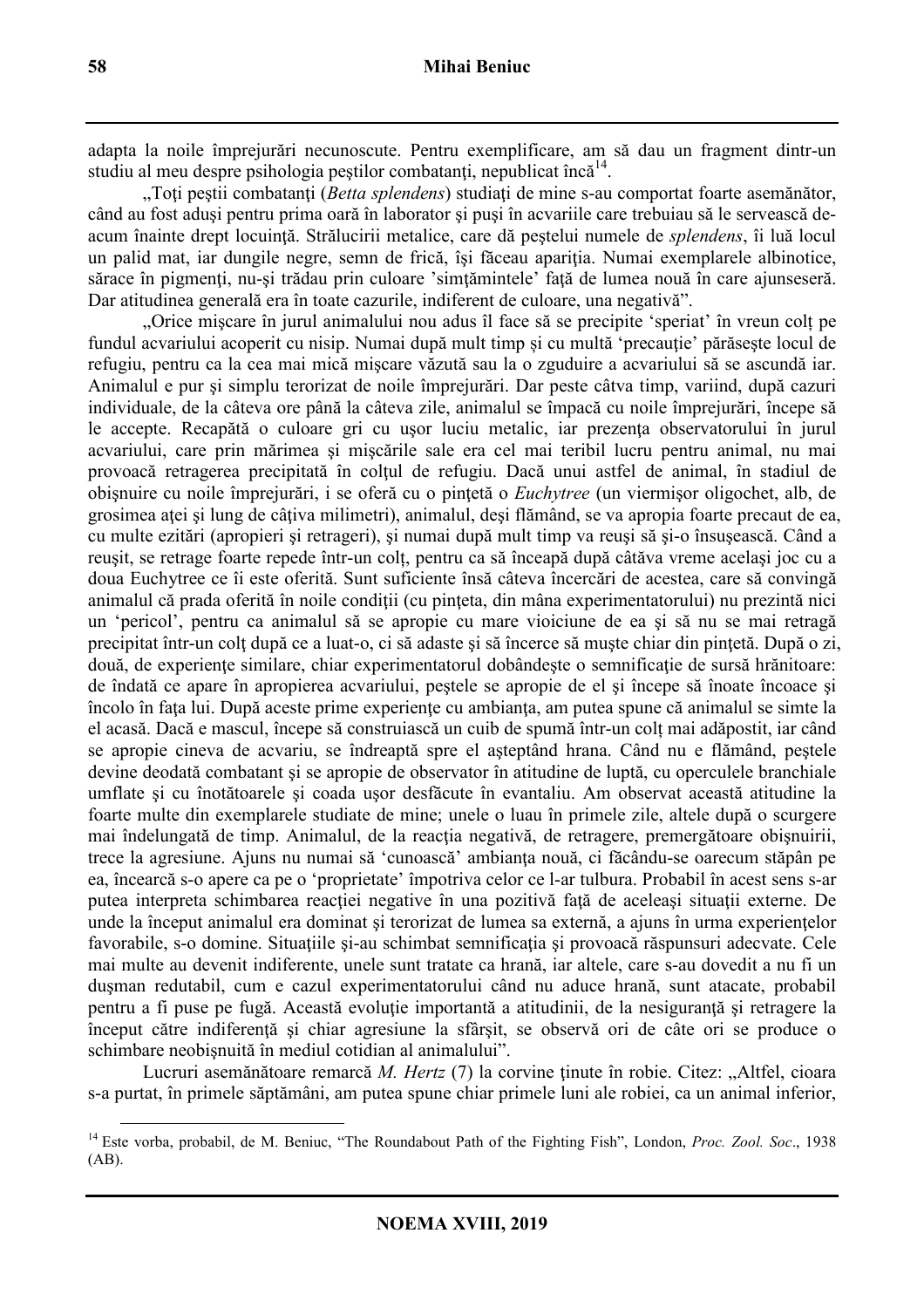în ce priveşte felul de a reacţiona. Venea numai pentru scurte momente să-şi ia hrana jos, iar restul timpului stătea refugiată, negativ 'geotropic', pe cel mai înalt loc posibil. Dacă se simţea ameninţată, se retrăgea totdeauna, reacţionând 'fototropic' negativ, în cel mai întunecat colț al coteţului, unde se ghemuia și se lăsa, fără cea mai mică rezistență, prinsă. Întâmplările și schimbările petrecute la o distanță mai mare de la coteț și care alarmau pe tovarășii de închisoare, nu păreau deocamdată s-o impresioneze. Împrejmuirea străină şi nenaturală rămânea pentru ea un haos neînţeles, în care se profilau numai stimulenţii cei mai puternici, provocând din partea animalului cele mai primitive reactii".

"Treptat, lucrurile s-au schimbat. Pasărea a început vizibil să se desprindă cu împrejmuirea străină. Întâi, a început să se folosească de toate locurile unde se putea cocota; se ascundea de ploaie sub acoperiş, râcâia în pământ, ascundea resturile de hrană. Gardul de sârmă nu mai era privit exclusiv ca piedecă, ci și ca apărare; cioara nu se mai lăsa deranjată în ocupațiile ei de prezența mea, iar când eram dincoace de gard, cuteza să se apropie de mine".

Am dat aceste observații pentru că schițează în mare, la niște animale 'dezrădăcinate', procesul de refacere a vetrei. Atitudinea negativă pe care o ia un animal față de un mediu străin este tocmai o probă evidentă că avem de-a face cu un ins dintr-o speţă, care, pe lângă că are o preajmă, mai cere fiecărui reprezentant al ei să-şi formeze o vatră, să se lege de loc. Legarea de loc este prima şi cea mai caracteristică trăsătură a vetrei. Apoi vine limitarea, fixarea graniţelor. În al treilea rând stă organizarea interioară, care dă vetrei un colorit de ceva 'cunoscut' şi familiar. Iar în al patrulea rând e caracterul de proprietate. Toate aceste caractere le găsim în orice vatră.

Locul pe care-l ocupă un ins este limitat. Animalul se întinde cât cer nevoile sale şi cât îi permit împrejurările. Astfel vatra ajunge să aibă o graniţă, care se poate lărgi sau restrânge, după caz.

Voi cita exemple din preţioasele experimente ale lui *Wunder* (13) asupra unui peşte cu ghimpi (*gasterosteus aculeatus*).

Acest peste zideste, din plante și tot felul de materiale detritice ce-i stau la dispoziție, un cuib, la care vine o femelă şi-şi depune ouăle. Cuibul e apărat cu îndârjire de proprietarul său împotriva oricărui semen masculin.

Dacă sunt puşi mai mulţi masculi din *gasterosteus aculeatus* în acelaşi acvariu, se vor da lupte între diferiți indivizi, iar unii din ei iau în posesiune colturile și orice loc mai adăpostit al acvariului, pentru a începe să zidească obișnuitul cuib. Dau mai jos o schemă, reprezentând pozițiile a patru pești în acvariu, care, după cum se vede, corespund aproximativ cu cele patru colturi.



Fig.2 - Explicație în text (După *Wunder*)

Animalele învinse au o situatie imposibilă: trăiesc într-o perpetuă prigoană și trebuie scoase, fiind complet epuizate, din acvarii. Învingătorii, legați de porțiunea de loc ocupată, își construiesc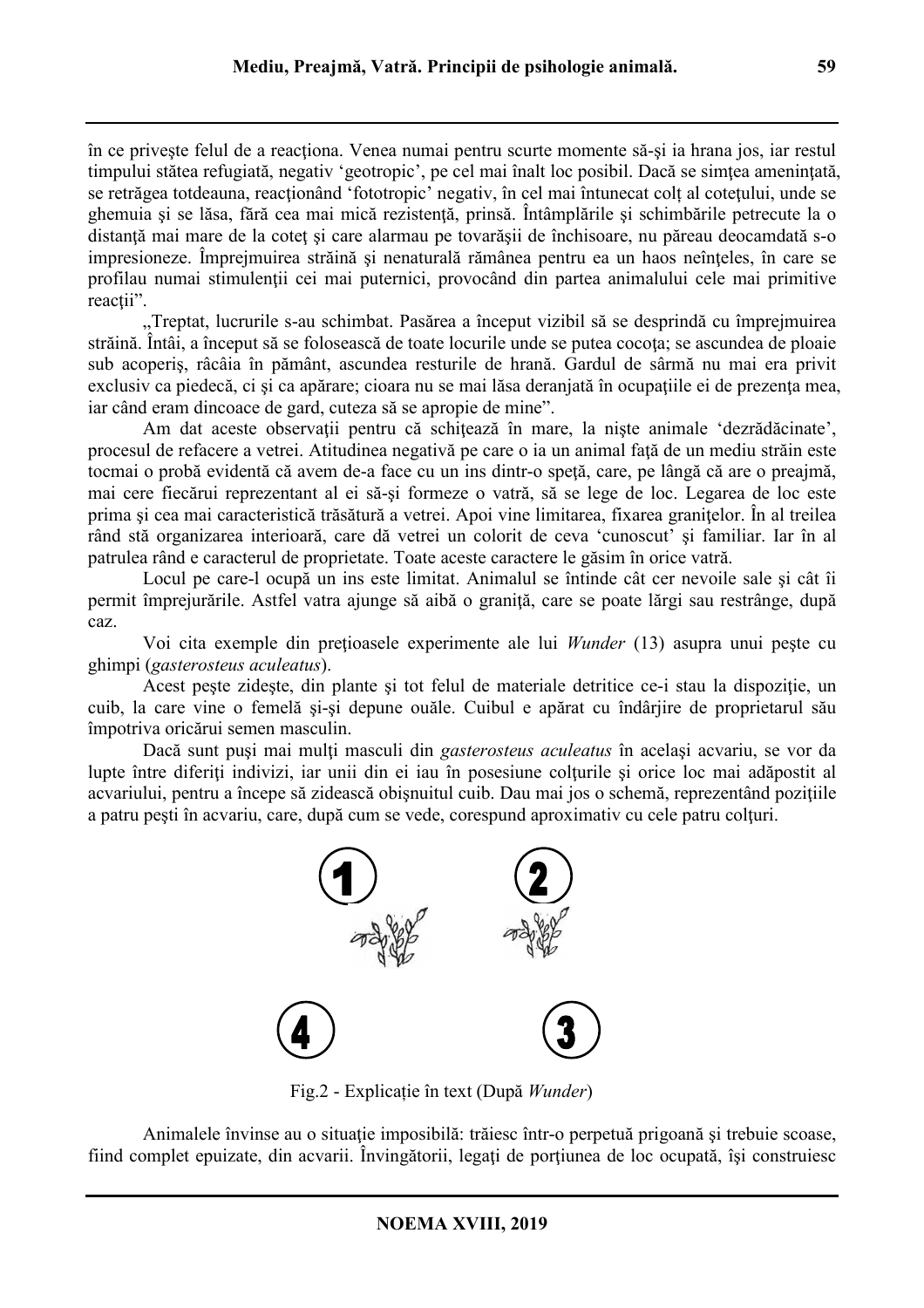şi-şi îngrijesc cu asiduitate cuibul, în acelaşi timp fiind cu ochii în patru, ca nu cumva vreunul din vecini să intre în "apele sale". Există de fapt o invizibilă linie demarcațională, care, nerespectată, provoacă bătăi, de regulă cel care calcă hotarele vecinului, ieşind învins. Vedem deci cum aceste animale fac delimitări în spaţiu, fixându-şi un loc, pe care-l apără împotriva oricărui duşman. Şi există această regulă interesantă: la el acasă, stăpânul iese învingător; chiar dacă ar fi mai slab fiziceşte decât intrusul. Mai mult, primul ocupant rămâne oarecum stăpân peste acvariu, chiar dacă un alt mascul şi-a creat, din împrejurări favorizate experimental, o vatră în acelaşi acvariu. E vorba de un fel de drept istoric de la sine înțeles. Aduc un exemplu tot din cercetările lui Wunder.

Într-un acvariu au fost asezați doi masculi despărțiți printr-o placă de sticlă. Cel din partea stângă a acvariului era un animal mic, dar mai vechi cu trei zile în despărtământul în care-și clădise un cuib din alge şi nisip, decât animalul din celălalt despărţământ. Masculul din dreapta era mare, însă adus, cum am spus, cu trei zile mai târziu. Şi-a construit şi el repede un cămin din păr, alge şi prund, în compartimentul său. Peste câteva zile placa izolatoare a fost înlăturată. Între cele două animale s-a iscat imediat conflictul. În lupta care s-a desfăşurat aproape tot timpul pe terenul adversarului, pestele cel mic, dar mai vechi în drepturi, a ieșit învingător, nepermitând învinsului ascuns printre plantele acvatice să facă nici o mişcare. Învingătorul înota tot timpul către cuibul dușmanului, smulgea cu gura material din cuibul lui și-l aducea la propriul său cuib. "Prăda", cu alte cuvinte, pe învins.

Vedem în acest caz nu numai o apărare a propriilor frontiere, ci şi o lărgire a lor, prin ocuparea vetrei unui duşman care se găseşte, din diferite motive, în inferioritate. Acestor exemple citate li se poate acorda tot creditul, fiind riguros experimentate de un cercetător dibaci, care ani dea rândul s-a ocupat de biologia lui *gasterosteus aculeatus*.

Lucruri asemănătoare, anume apărarea unui domeniu personal cu o puternică notă de proprietate, întâlnim la foarte multe animale. Greerii de exemplu, spune *Picard* (12), supraveghează o arie mică din jurul ascunzişului lor scobit în pământ şi gonesc pe orice intrus care s-ar hazarda prin apropiere. *Kipling*, cu profunda lui intuiţie artistică, arată, în *Cărţile Junglei*, cum animalele îşi au domeniile proprii de vânătoare şi de repaos şi nici unul n-ar permite încălcarea propriului domeniu fără ca intrusul să-şi primească pedeapsa cuvenită. Bagheera, pantera neagră, n-ar ezita o clipă să facă uz de ghiară şi de dinte împotriva temerarului ce i-ar călca peste frontierele vetrei. O cârtită își are zona ei subpământeană, bine delimitată și străbătută de o retea de galerii întortocheate, în care-si duce indefinit, chiar toată viata, existența. Orice altă cârtită rătăcită în zona luată în posesiune, ar fi atacată și izgonită fără crutare. Noi nu cunoaștem bine viața animalelor noastre domestice, dar dacă le-am observa, am vedea că ele-şi au proprietatea lor, înăuntrul şi câteodată în afara proprietății noastre bazată pe hârtii juridice. Au, cu alte cuvinte, o vatră organizată, cu drumuri cunoscute, culcuş, locuri de joacă, de repaos, etc. Ieşite din limitele vetrei, animalele se neliniştesc şi caută să revină cât mai repede acasă. N-avem decât să ne gândim cât de greu ar fi, să depărtăm o pisică de la casa care o fi proprietatea noastră, dar dintr-o perspectivă de mâţă a lucrurilor, e proprietatea ei. Fireste, situațiile, din această proprietate, care o interesează pe ea sunt altele decât acelea care ne interesează pe noi (noi de exemplu, n-avem căi pe acoperiş), dar sunt şi puncte de intersectie între vetrele noastre și nu rareori ajungem la neînțelegeri cu pisicile pe motive de încălcare a dreptului de proprietate. Găinile, dispun de o zonă neutră în care orice găină sau pui poate râcâi după bunul plac (putând fi pus însă pe fugă de un individ mai puternic). Dar când e vorba de dormit, fiecare îşi are locul destul de bine fixat, câştigat prin lupte grele duse împotriva altor găini. Dar despre organizarea interioară a vetrei vom vorbi mai la vale. Deocamdată să reţinem ideea că, prin a fonda o vatră se înţelege legarea unui ins de un loc anumit în spaţiu, loc pe care-l apără ori de câte ori e nevoie. Locul e încercuit de granite, poate nu asa de riguros trasate ca frontierele noastre politice, dar totusi existente. Vedem astfel că notiunea de gard își are originile cu mult mai departe decât în îngustele cadre ale speţei umane.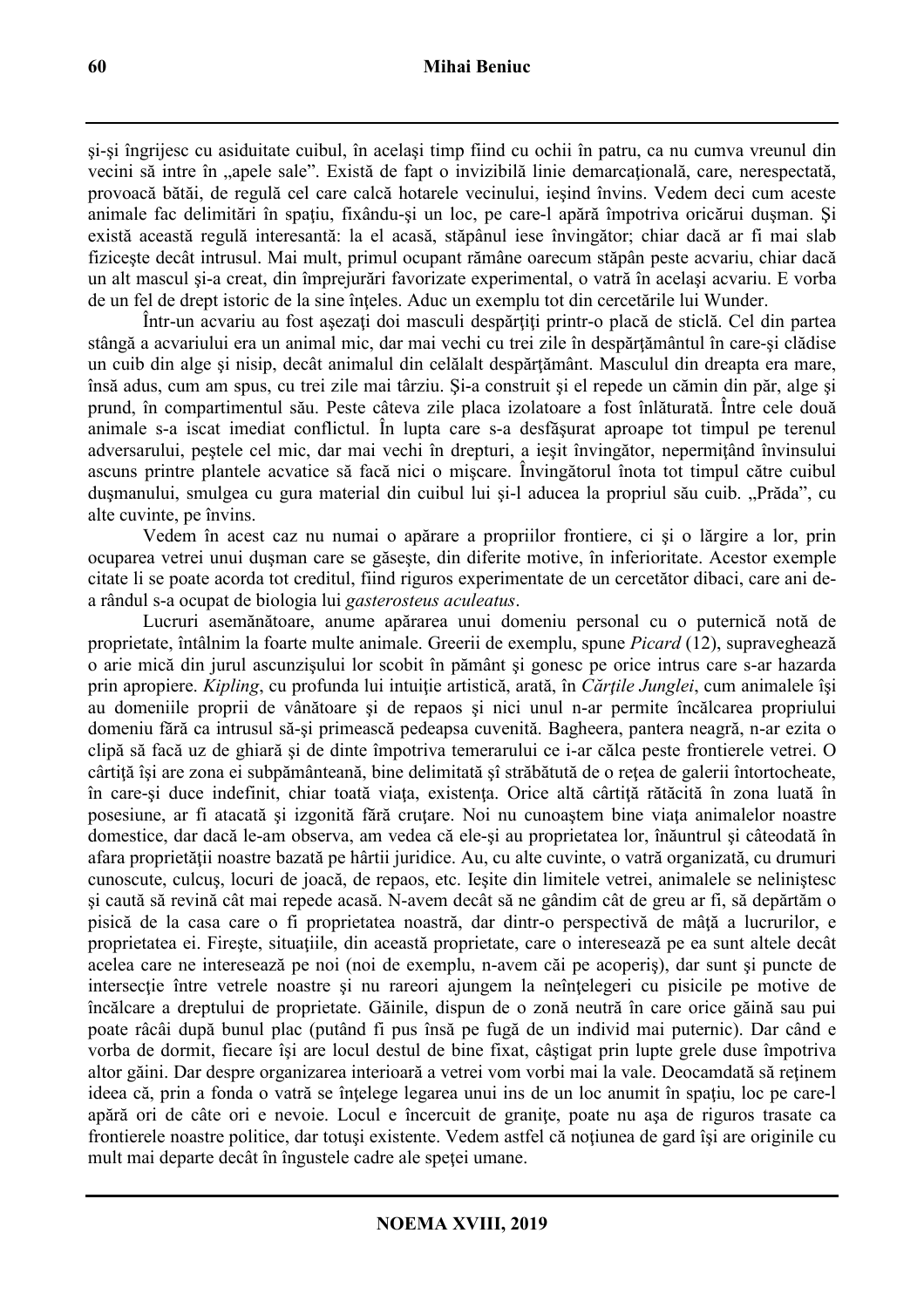Vatra are o puternică nuanţă de proprietate individuală şi foarte des această proprietate este însemnată cu o marcă specială, echivalând oarecum semnătura unui artist pe o operă de artă.

Pentru tendinţa de a marca vatra cu un semn, tot *Wunder* (13), ne furnizează câteva exemple interesante din viaţa lui *Gasterosteus aculeatus*.

Un oarecare procent din această speţă de peşti obişnuieşte să-şi pună la intrarea în cuib (care e aşezat astfel încât să nu bată la ochi), tot felul de fire colorate aflate prin acvariu. Fenomenul nu e întâmplător. Animalele culeg firele de aţă, galbene sau roşii, ce zac pe fundul apei şi nu le folosesc pentru construcție, ci le așează la intrare în așa fel, ca să formeze un drum colorat care dă cuibului un caracter distinctiv. Probabil, sub această formă, a marca este egal, în oarecare măsură, cu a ornamenta; însă în ambele cazuri actul are semnificația biologică de a distinge pe ins de semenii săi, mai precis, de a distinge vatra sa de vatra altora. La păsări se observă de asemenea această tendinţă de a-şi marca şi orna cuiburile. *Chlamidoderes maculata*, sicrie *Picard* (12), îşi împodobeşte cuibul si esplanada din fata lui cu tot felul de obiecte strălucitoare: oase înălbite, cochilii de melci, resturi de stofe, etc. *Prionodura* decorează pe al său cu flori albe. *Ptilonorhynchus violaceus* nu se foloseşte decât de podoabe albastre, flori, resturi de hârtie sau de lână, hârburi de porțelan albastre, etc. Faptul e cu atât mai interesant cu cât se crede în general că păsările nu disting albastrul. Dacă întoarcem, spune Picard (12), florile cu capul în jos, pasărea le asează iar în poziție normală. *Uexküll* şi *Sarris* (15), s-au ocupat de problema marcării la câini. Câinii, a căror preajmă e mai mult de natură olfactivă decât optică, îşi imprimă blazonul urinând pe diferitele obiecte ce servesc drept puncte de reper în cadrele domeniului luat în stăpânire. Câinele, spune Uexküll, nu urinează fiziologic. În tot cazul, aceasta e adevărat pentru mascul, care niciodată nu-şi goleşte complet vezica. În schimb, udă cu urină toate obiectele mai evidente din vatra sa, creându-și astfel un "câmp olfactic". Pe un obiect odată însemnat cu propria sa marcă, animalul nu mai urinează. Dacă simte însă pe un obiect urina unui străin, imediat trage dungă peste ea, acoperind-o cu propria secreţiune. Câinii variază ca temperament. Unii respectă "câmpul olfactic" al unui semen, ferindu-se de el, alții în schimb au o puternică tendinţă de extindere a domeniului, căutând, prin cartea de vizită personală, să şteargă numele altor câini. Probabil această activitate de a marca prin urină a câinelui, are şi o componentă sexuală (de altfel ca si ornamentația la cuiburile de păsări amintite). Cătelele nu manifestă tendinţa de a urina în cantităţi homeopatice pe diferite puncte de reper. Ele sunt mai pasive, masculii însă vor să-și facă mai "simțită" personalitatea. Mai sigur însă e că urina are rostul de a însemna domeniul ca proprietate. Iar cum acest domeniu coincide în mare cu domeniul omului, câinele îl apără pe acesta din urmă, apărând în fond proprietatea sa. *Thompson* scrie că urşii cenuşii, "grisly" din America de Nord, au obiceiul de a se ridica pe două labe și a-și freca spinarea și capul de diferiți copaci în regiunea unde vânează. Niciodată un urs, care nu poate ajunge cu capul tot asa de sus cum a ajuns acela care a marcat prima oară, nu se hazardează să vâneze prin regiunea respectivă, de teama adversarului mai puternic. E vorba şi aici de acelaşi proces de însemnare a proprietăţii. Toate acestea ar corespunde cu ceea ce este la noi un steag sau alte simboluri şi insigne, care disting o tară de altă tară, o grupare de altă grupare s.a.m.d. Dar chiar dacă nu întâlnim la un animal sau la o speță tendința de a marca, nu înseamnă deloc că animalul sau speța respectivă nu poate avea o vatră foarte bine dezvoltată. Marca şi frontiera nu sunt decât semne exterioare ale vetrei. Mai importantă decât ele este organizarea interioară, pentru că ea e aceea care garantează insului un trai echilibrat şi fără riscuri.

Înainte însă de a trece la organizarea interioară a vetrei, să mai spunem câteva cuvinte despre ceea ce cade în afară de granițele ei, anume despre "străinătate". A trece din vatră în străinătate, înseamnă a trece de la cunoscut la necunoscut. Unde sfârşeşte vatra începe necunoscutul, regiune mai mult sau mai putin stranie, în care individul nu are liniste atâta vreme cât experienta nu i-a dovedit că nu-l amenință nici o primejdie. Dar când o situație în afară de limitele vetrei a fost marcată de experienţă şi îndeosebi când e vorba de o experienţă favorabilă, raza vetrei va creşte.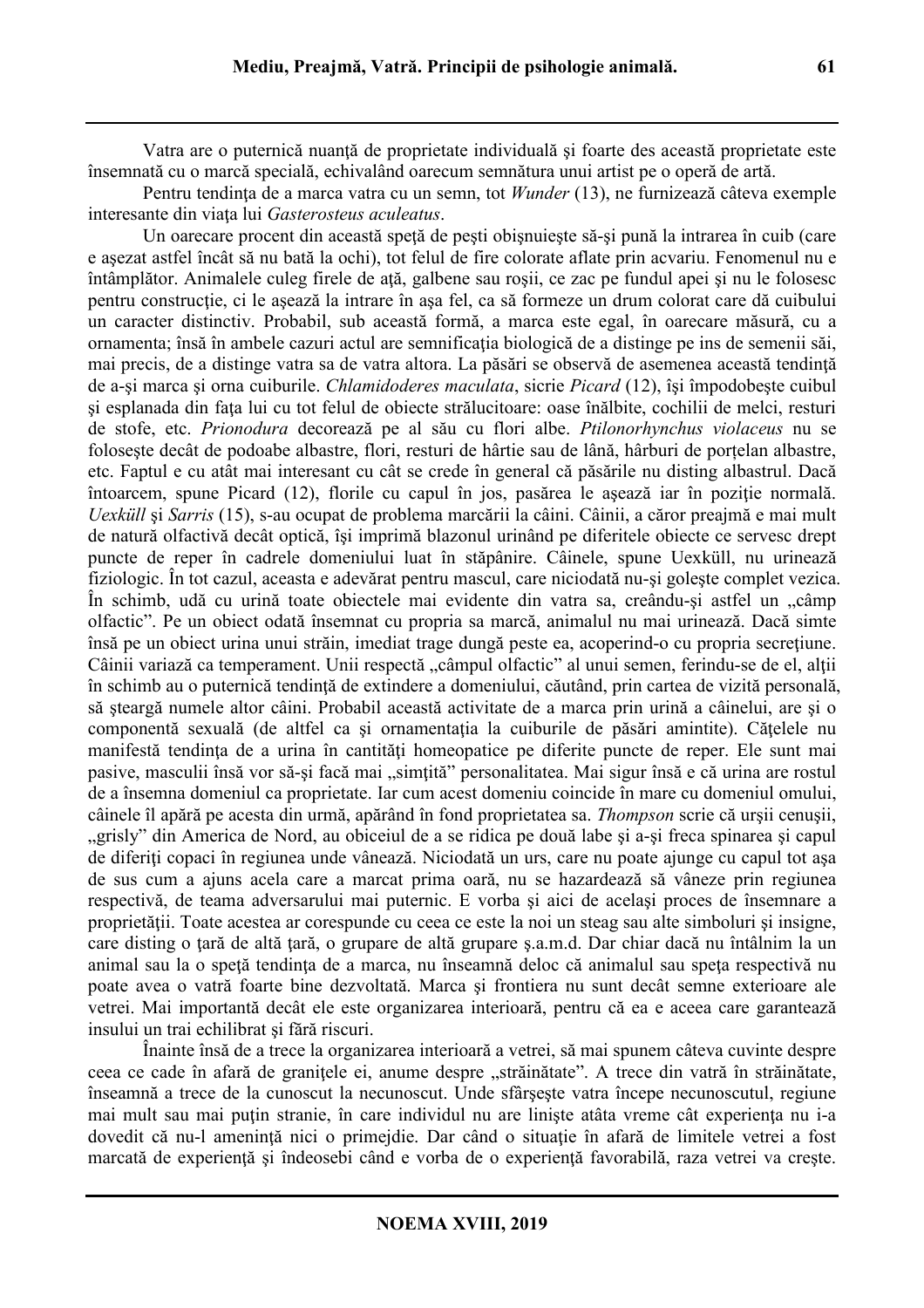Totuşi va rămâne un mare necunoscut, greu abordabil, dincolo de circumferinţa vetrei, chiar dacă această vatră, *in intellectu*, ar fi cât Universul nostru. O descripție mai amănunțită a realității biologice pe care am numit-o aici "străinătate", nu se poate face; ar veni în contrazicere cu însăși trăsătura fundamentală a ei, necunoscutul. Or, ce e necunoscut, nu se poate descrie. Dincolo de vatră e haosul, întunericul.

Spre deosebire de acest necunoscut, reprezentat prin ceea ce numim străinătate, vatra e locul din lume unde animalul se simte sigur si acasă, unde cunoaște totul și, în grade diferite, îi aparține totul. Nota de cunoscut și de proprietate sunt noțiuni fundamentale pentru definirea vetrei din punct de vedere intern. Că vatra e ceva cunoscut, ne-o dovedește siguranța cu care insul reacționează față de diferitele ei aspecte. Dar mai ales vedem aceasta din schimbările neaşteptate ce se pot produce, independent de individ, înăuntrul vetrei. Echilibrul dinamic se tulbură numaidecât printr-o astfel de schimbare; straniul, adeseori producător de panică, își face apariția, iar individul trebuie să dea o nouă luptă pentru a cuceri un element apărut pe neasteptate în propria sa vatră. Ca să întelegem de ce e vorba, n-avem decât să ne gândim ce impresie ar face asupra noastră, dacă într-o bună zi, *per absurdum*, ne-am pomeni în cameră cu un scaun care începe să sară singur! De altfel ar fi suficient să găsim o nouă aranjare a mobilei, pentru ca să fim numaidecât contrariaţi. Şi să nu uităm că noi suntem niște indivizi raționali, care, măcar teoretic, în orice împrejurare căutăm să găsim o justificare logică a întâmplărilor. Dar un animal, care trăiește sută la sută în concret, fără posibilități de prindere a raporturilor cauzale dintre lucruri şi veşnic în gardă şi terorizat de necunoscut! Fireşte, gradul de tulburare a echilibrului dinamic din sistemul ins-vatră depinde şi de natura schimbării produse. Dacă e imperceptibilă, nu provoacă nici o reacție. Din moment însă ce schimbarea are o existenţă fenomenală deosebită, dă naştere la rezervă, la nelinişte sau chiar la panică. Citez un exemplu mai pregnant din observatiile *Matildei Hertz* (7) asupra corvinelor: "Cea mai mare panică ce mi-a fost dat să observ (la aceste păsări), a luat naştere când a fost adus în apropierea lor cel mai mare obiect cu care ele au făcut cunoștință. E vorba de o scară ce ajungea până la al doilea etaj și pe care nişte lucrători telefonişti o proptiseră de peretele *vis-à-vis* de coteţul păsărilor. De cauza acestei panici mi-am dat seama când scara stătea acolo neutilizată. A trebuit să mut păsările în altă parte până după terminarea lucrărilor telefonice, deoarece n-a fost chip să le liniştesc. Când am adus păsările înapoi, scara era aşezată pe pământ, la oarecare distanţă de ele. Cu toate că şi în această poziţie era controlată cu teamă de animale, nici pe departe nu mai provoca aşa groază ca la început, când era ridicată în sus. Şi cu alte ocazii am putut constata că obiectele de o lungime neobişnuită erau mai temute în poziție verticală decât în poziție orizontală. Efectul diferit asupra animalelor e probabil în legătură cu faptul că obiectele în poziţie orizontală ies mai puţin în evidenţă pe fondul puțin diferențiat al pământului, pe când ridicate în sus, schimbă imediat ansamblul imaginii cunoscute". Alt exemplu, tot din lucrarea *Matildei Hertz*, e următorul: o cioară era închisă într-un coteţ de lemn, care era astfel aşezat încât lumina de afară, străbătând printr-o crăpătură, forma o dungă luminoasă pe podea. Într-o zi, experimentatoarea a făcut să dispară această dungă de lumină, acoperind, precaut și fără zgomot, cu o hârtie crăpătura. Dispariția bruscă a dungii de lumină a provocat la pasăre o reacţie puternică de groază, un fel de panică, aşa cum nu se mai observase înainte la acest animal. Această întâmplare arată cât control exercită animalele asupra imaginii optice din jurul lor şi cum orice schimbare neaşteptată poate cauza puternice reacţii negative. *Köhler* (10) povesteşte cum Sultan, cel mai deştept dintre cimpanzeii săi, la vederea unei păpuşi de lemn îmbrăcată în petece, nu mai mare decât 40 cm nu voia să se lase dus pentru nimic în lume nici măcar în apropierea acestei ființe mici și nenaturale. Deja la câțiva metri distantă s-a îngrozit așa de mult, încât ameninta să muste pe *Köhler* de deget, pentru că încerca să-l târască fortat înspre jucăria *stranie*. Într-o zi *Köhler* a pătruns cu o astfel de păpusă în curtea maimutelor. Abia a pus-o jos și toate maimutele au dispărut, adunându-se într-un ciorchine, în cel mai îndepărtat colt, fiecare căutând să împingă pe cealaltă, ca să-şi ascundă capul prin grămadă. Köhler spune însă că ar fi o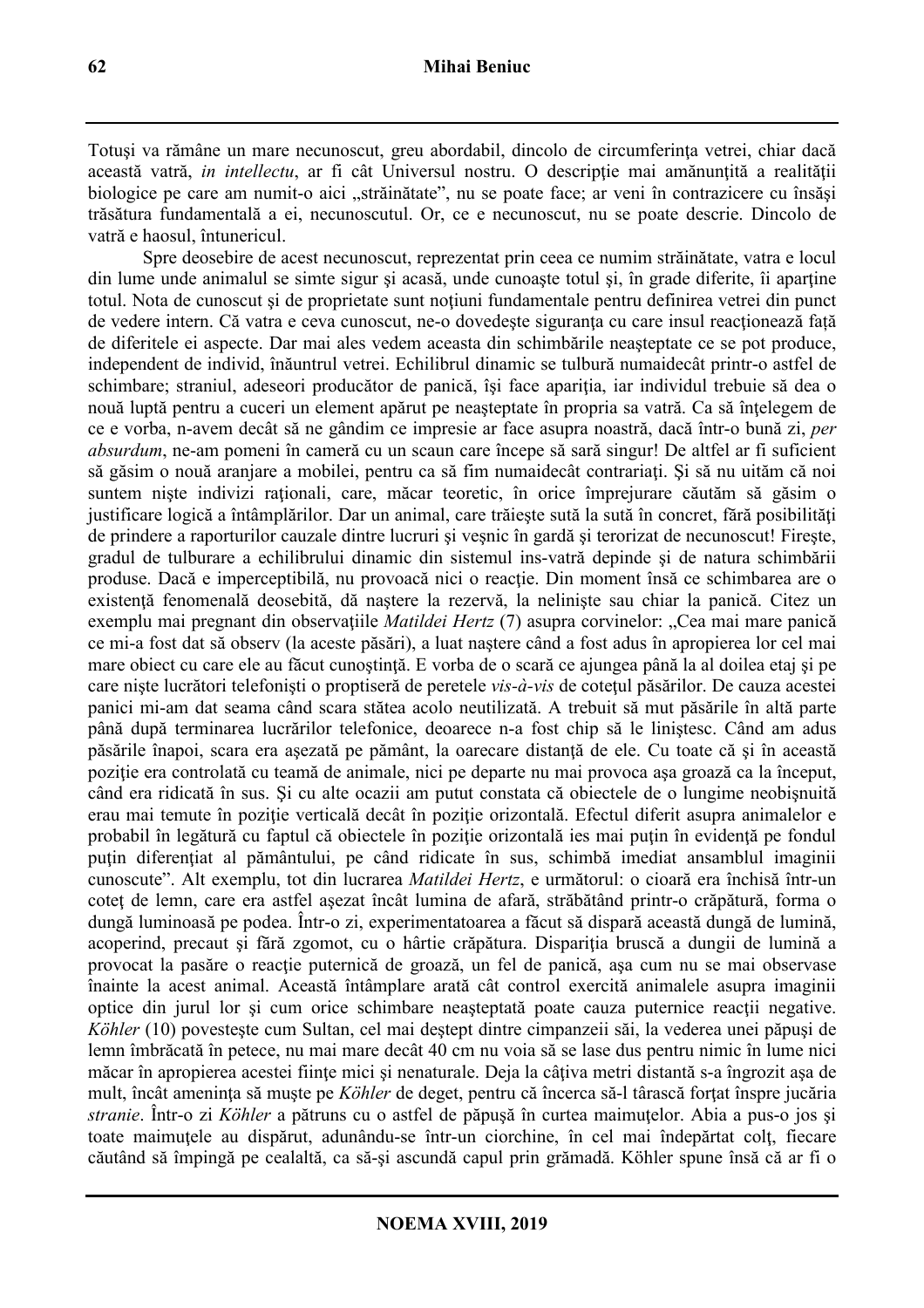conceptie prea simplistă, dacă am crede că tot ceea ce e nou și necunoscut poate provoca astfel de stări de panică la animale. De fapt, anumite lucruri, de exemplu figuri geometrice şi altele, deşi noi, nu provoacă decât o atitudine de curiozitate, făcând animalul să se aproprie, ce-i drept cu oarecare precautie, de *noua situație*, iar după câtva timp să se comporte indiferent față de ea. Numai anumite schimbări neașteptate în configurația optică, acustică și vibratorie (câteodată și olfactică) au însuşirea de a produce frică şi impresia de straniu în vatra unui ins.

Dar acestea sunt de-ajuns, ca să ne dea, prin contrast, proba evidentă că vatra e ceva cunoscut, unde insul, sigur de sine, își desfășoară dinamica bine organizată a vieții. Câtă siguranță prezintă vatra față de orice loc din lume, se poate vedea într-un caz în aparență contradictoriu. Se stie că în cazuri de incendiu, caii și alte dobitoace trebuie ținute bine, ca să nu sară în flăcări. *Buytendijk* (4) explică aceasta prin tendința unui organism de a se mișca în direcția stimulentului celui mai puternic. E o explicație și aceasta, însă noțiunea de vatră, după părerea mea, ne dă una mai acceptabilă. Animalele scoase din grajdul în flăcări, tind să ajungă iar acolo, pentru că situatia deafară, larma, configuraţia stranie creată prin foc, provoacă în ei o stare de panică ce-i mână orbeşte să se refugieze acolo unde ele se simt sigure, adică în culcus. Desigur că reactia nu este ratională, dar biologic ea este adecvată: pentru a rezolva o situaţie complexă, orice organism apucă *drumul cunoscut*. Iar în situația incendiu, ce este mai cunoscut decât culcusul, în care animalul s-a simțit totdeauna bine si sigur?

Că un ins, pus într-o situație complexă care *i-ar oferi* mai multe soluții pentru atingerea unui obiectiv, acceptă, de regulă, posibilitatea *cunoscută*, vom vedea când va fi vorba experimental, de problema drumului cunoscut.

În organizarea vetrei, drumul cunoscut este unul din elementele de bază. Vatra este împânzită de drumuri cunoscute, care duc la hrană, la apă, la ascunzişuri, la culcuş. Insul, pentru asi satisface necesitățile vitale, numai de ele se folosește. Rețeaua de galerii pe care circulă o cârtită pentru a-şi căuta vânatul (râme, larve), pentru a ajunge la cuib, la apă, sunt tot atâtea drumuri cunoscute. În pădure, animalele umblă pe drumuri cunoscute la timpuri precise, iar vânătorii încercaţi ştiu prea bine acest lucru, pentru a nu profita, aşteptând ca prada să vină singură în bătaia puştii. Cine a observat vreodată mai atent un furnicar, a putut vedea pornind de la furnicar unul sau două drumuri de exploatare, pe care e un du-te-vino continuu, pe o întindere considerabilă. Transformate în veritabile santuri minuscule, din cauza marii circulații, aceste drumuri sunt liniile principale pentru transportul merindei, din zona exploatată, către centru. Natural, aceste drumuri nu mai au caracterul de posesiune individuală din lumea animalelor ce trăiesc ins de ins, fiecare pe vatra sa. Totusi sensul și valoarea lor biologică, chiar în această acceptie colectivă, sunt aceleași: drumuri cunoscute, facilitând, fără inutilă risipă de energie, mişcările necesare satisfacerii cerinţelor vietii individului și spetei.

Că un animal, pentru atingerea unui obiectiv, se foloseşte de drumul cunoscut, se poate vedea din următoarele experimente făcute de mine asupra peștilor combatanți<sup>15</sup>. Animalul de experimentare (vezi fig. 3-3) A, era despărțit de obiectivul O, printr-o placă de sticlă transparentă.

<sup>&</sup>lt;sup>15</sup> Autorul a făcut mai multe tipuri de experimente pe acest pește, unele publicate – cum a apărut în notele anterioare –. Un articol despre procesul de învătare în urma inter-influențării tiparelor comportamentale: M. Beniuc, "The Reciprocal Influence of Behaviour Patterns learnt by the *Betta Splendens* Regan", *Rev. Roum. de Sc. Sociales, Série de Psych.*, 11, 1, 1967, pp. 3-19 (AB). El relevă aspectul de continuitate/comun între animale şi om din punctul de vedere a aceea ce spune David Hume, inferența de la cauză la efect (*An Enquiry Concerning Human Understanding* (1748) în *Enquiries concerning Human Understanding and concerning the Principles of Morals* Reprinted from 1777 edition, Second Edition, L. A. Selby-Bigge (ed.), Clarendon Press, Oxford, 1902, Section IX, pp. 105-106: "Apare clar că și animalele şi omul învaţă multe lucruri din experienţă şi inferă că aceleaşi evenimente vor urma întotdeauna din aceleaşi cauze…putem observa că animalul inferă un anumit fapt dincolo de ceea ce îi loveste imediat simturile; și că această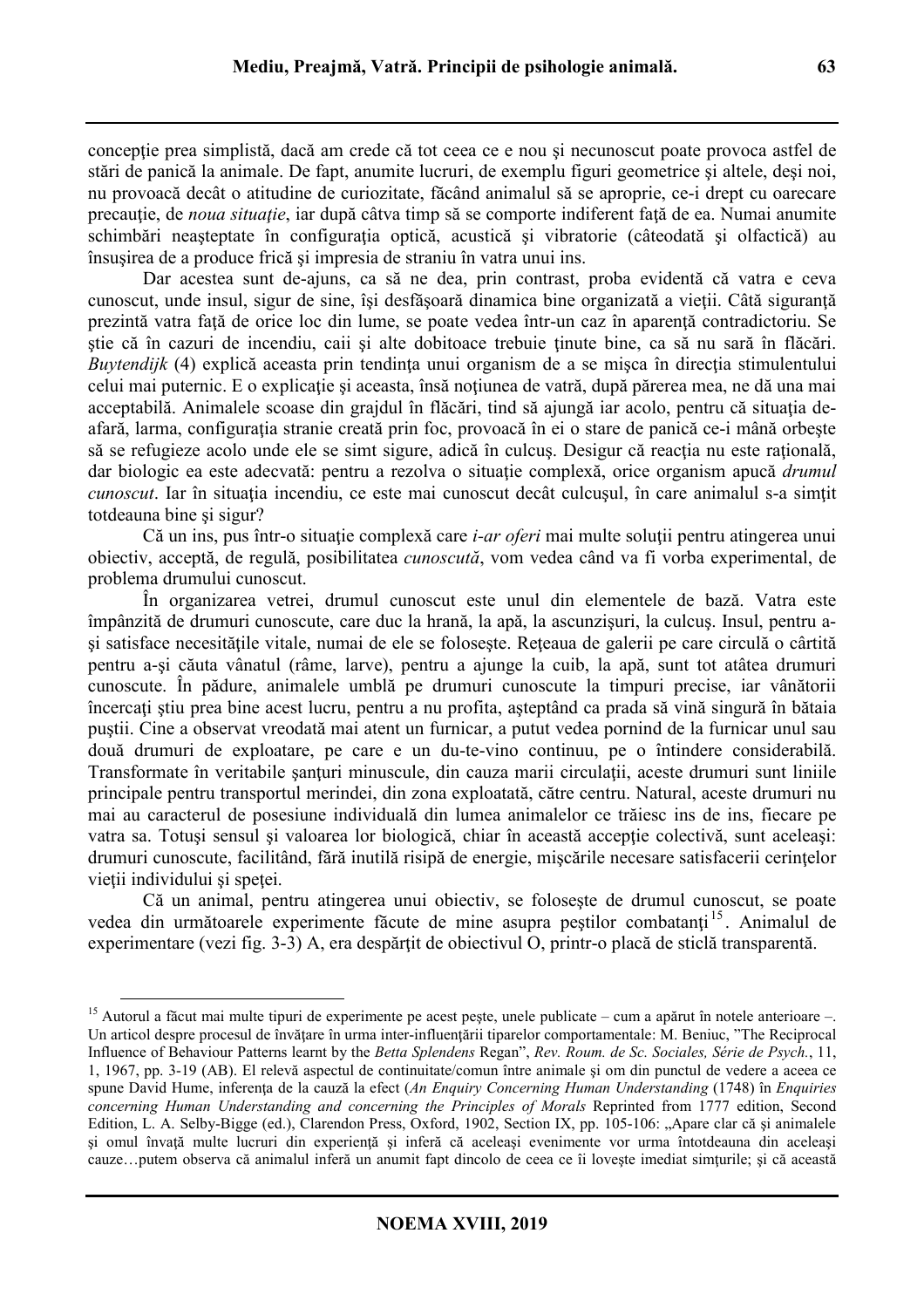

Fig.3 - Explicație în text

Pentru a ajunge la obiectivul O, care era un vierme într-o undiţă, animalul trebuia să facă drumul A-O. Placa despărtitoare, Po, era opacă, asa că animalul, după ce pornea din A spre O, nu mai vedea deloc obiectivul până ce ajungea în punctul E. Acest fapt nu era însă deloc un impediment. Animalul făcea drumul fără întrerupere, din start până la pradă, ca şi cum în elementul omogen al apei ar fi fost o linie vizibilă numai pentru el şi după care se mişca. Natural, aceasta după o prealabilă învătare, al cărei proces nu interesează deocamdată. Cinci animale au fost supuse la acest fel de experiment. "Pentru ca aceste reactii să se întipărească bine, s-a experimentat cu fiecare animal câte cinci zile de-a rândul (câte zece probe pe zi). Apoi s-a procedat la o schimbare a dispozitivului de experimentare, creându-se posibilitatea unui nou drum indirect, mai scurt, aşa cum se vede în Fig. 3 b. Acest nou drum indirect (linia punctată), era uşor de văzut. Animalele de experienţă stăteau câteodată în faţa noii deschizături, dar nici unul nu s-a folosit de ea în nici o probă. Numărul mare de probe repetate nu a făcut decât să se întărească şi mai mult prima formă de reacție, drumului 'necunoscut' neacordându-i-se nici un interes. Chiar când noua deschizătură nu era lângă placa de sticlă transparentă, ci în mijlocul peretelui despărtitor Po, rezultatul rămânea acelaşi".

"Două animale, cărora li s-a prezentat, îndată după primele două probe, noul drum indirect, l-au luat după oarecare şovăială pe acesta (linia punctată), iar în restul probelor s-au decis definitiv

inferență este bazată numai pe experiența trecută... Astfel, animalele nu sunt conduse, în această inferență de rationament".

Înțelegerea continuității și discontinuității în reflectarea și reacțiile la mediu – ce au loc în experiența animalelor și omului – a depăşit, desigur, nivelul descris de Hume. În observaţiile sale începute în 1960, Jane Goodall a descris similaritatea psihologiei cimpanzeilor şi omului (vezi *The Chimpanzees of Gombe: Patterns of Behavior*, Boston, Bellknap Press of the Harvard University Press, 1986). Elemente comune de inteligentă merg dincolo de mamiferele superioare (vezi Nathan Emery, Birds Brain: An exploration of avian intelligence, Ivy Press, 2016). Dar vezi şi studiul care îi dă dreptate articolului de mai sus al lui Beniuc: Robert Djidjian, Rima Avalyan, "Animal Learned Genetic Cognition and the Limits of Anthropomorphic Approach", *Wisdom*, 1, 2017, pp. 11-24 (AB).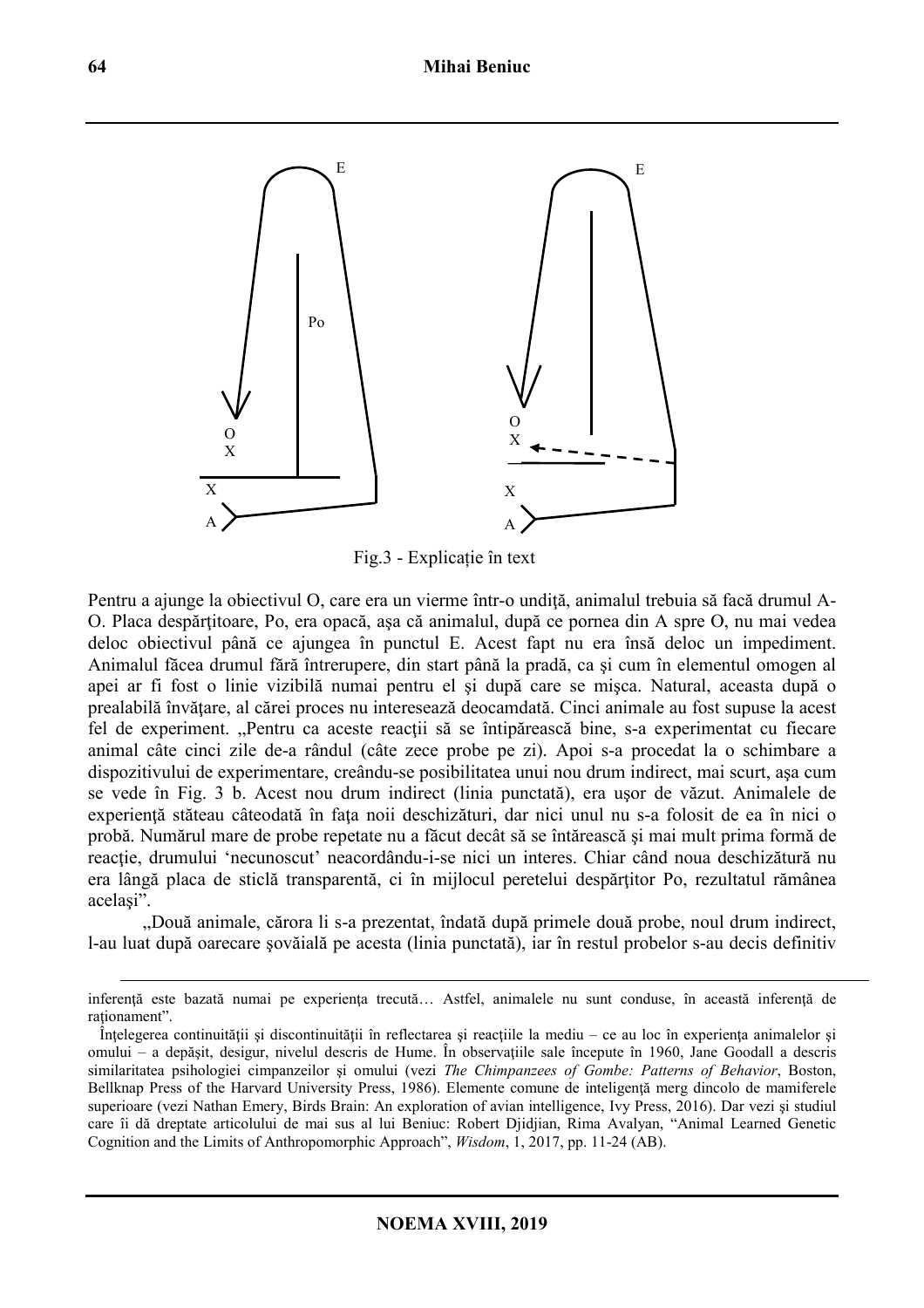pentru această nouă posibilitate de drum indirect, ca să ajungă la obiectiv. Trebuie deci ca ambele drumuri indirecte să aibă aproximativ aceeași bază istorică de reacție pentru ca să aibă aceeași valoare pentru peştele combatant. De îndată ce 'baza istorică de reacţie' (*historische Reaktionsbasis*  – termen împrumutat din *Driesch*) este prea puternică, drumul 'cunoscut' are o valoare de predominanță absolută față de cel 'necunoscut'. Atâta timp cât o posibilitate de drum indirect<sup>16</sup>, ce a adus succes, e prezentă, peştele combatant nu 'riscă' nimic pentru o posibilitate nouă, însă nesigură, care nu i-a adus niciodată nimic. Se poate întâmpla ca în răstimpul dintre două probe animalul de experiență să treacă, în plimbările lui prin acvariu, de mai multe ori pe drumul 'necunoscut'. Dar chiar în acest caz, când porneşte din start, după ce a zărit obiectivul, nu ia niciodată drumul 'necunoscut', pe care tocmai a trecut, ci îşi urmează fără ezitări şi neîntrerupt drumul vechi, din punctul de plecare până la obiectiv. Se poate spune că drumul mai puţin cunoscut există pentru animal şi se foloseşte de el în anumite împrejurări ale vieţii, de exemplu când *caută* hrană prin acvariu, dar când a zărit obiectivul din start, *cunoaşte* el un drum ce duce sigur la scop şi numai pe acela îl urmează: e *drumul* lui *cunoscut*" (*Beniuc*, 3).

Această lipsă de "întelegere" a pestelui combatant față de un drum nou și mai avantajos, e un fenomen foarte normal, când ne gândim pe ce treaptă joasă a evoluţiei stă animalul nostru între vertebrate și în ce lume concretă își duc existența neistorică toate animalele, inclusiv o mare parte din vestita speţă umană. Ştim doar câtă opoziţie fac tentativelor de drumuri noi firile reacţionare şi pasive, în ciuda celor mai irecuzabile argumente ale ratiunii. Numai câteva spirite rare au posibilitatea întelegerii și alegerii unui drum nou, singurul care constituie de fapt un pas înainte în mersul istoriei. Încolo, oameni şi animale acceptă calea nouă în măsura în care sunt constrânşi de împrejurări sau în măsura în care nu înseamnă o schimbare tulburătoare a sistemului în care se miscă. Dar e natural să fie asa. Orice sistem are tendința de a se menține asa cum e, într-un continuu echilibru dinamic. Drumul cunoscut e unul din elementele de bază care permite desfăşurarea vieţii în conditiile cele mai economicoase, din punctul de vedere al cunostintei individului respectiv. Iar a-l înlocui prin unul necunoscut înseamnă a risca. De altfel unui animal (afară poate de antropoide) nici măcar nu i-ar veni ideea înlocuirii unui drum vechi cu unul nou, pentru simplul motiv că abia oamenii lucrează cu idei. Iar atâta vreme cât nu există posibilitatea de a mânui aceste scheme mintale care sunt ideile, nu vom întâlni decât într-un grad minimal ceea ce omeneşte numim ameliorare şi progres. Desigur drumul cunoscut nu înseamnă regres. El este cel mai solid factor de mentinere a unui progres realizat. Cum e natural să se sustie un sistem odată realizat, la fel de natural e să apară sisteme noi, drumuri noi, câteodată în detrimentul celor vechi, dar totdeauna având tendința de a servi "mai bine" viața.

Experimentele de mai sus au fost citate nu cu scopul de a dovedi incapacitatea unui peşte de a profita de avantajele unei situatii noi, ci de a arăta cât de important e un drum cunoscut în desfăşurarea activităţilor pe aria ocupată de un individ în spaţiu.

Dar drumurile cunoscute nu sunt decât arterele care leagă diferite părți ale vetrei. Una din aceste părți, având o importanță capitală, înăuntrul vetrei, este *culcusul*. Acolo-și petrece animalul cea mai mare parte din timp şi tot acolo e de cele mai multe ori *cuibul*, în care este crescută progenitura. Nu totdeauna coincide culcușul animalului cu al puilor săi. Peștele combatant<sup>17</sup>, de exemplu, face un cuib de spumă dintr-o secreție specială a gurii; acest cuib este însă destinat exclusiv puilor. După ce ouăle au fost fecundate de mascul, rând pe rând, la emiterea lor din corpul femelei şi după ce au fost lăsate să cadă pe fundul apei, masculul le ia cu gura și le plasează unul

<sup>&</sup>lt;sup>16</sup> "Drum indirect" e un termen care traduce pe cel german *Umweg*. Am folosit într-o lucrare anterioară (3) în mod permanent acest termen, deși cuvântul românesc "ocol" acoperă perfect pe cel german de *Umweg*. Pasajul e din lucrarea citată. De aceea este așa de frecvent "drum indirect" (n.a).

 $17$  Vezi Lissmann (11) (n.a.).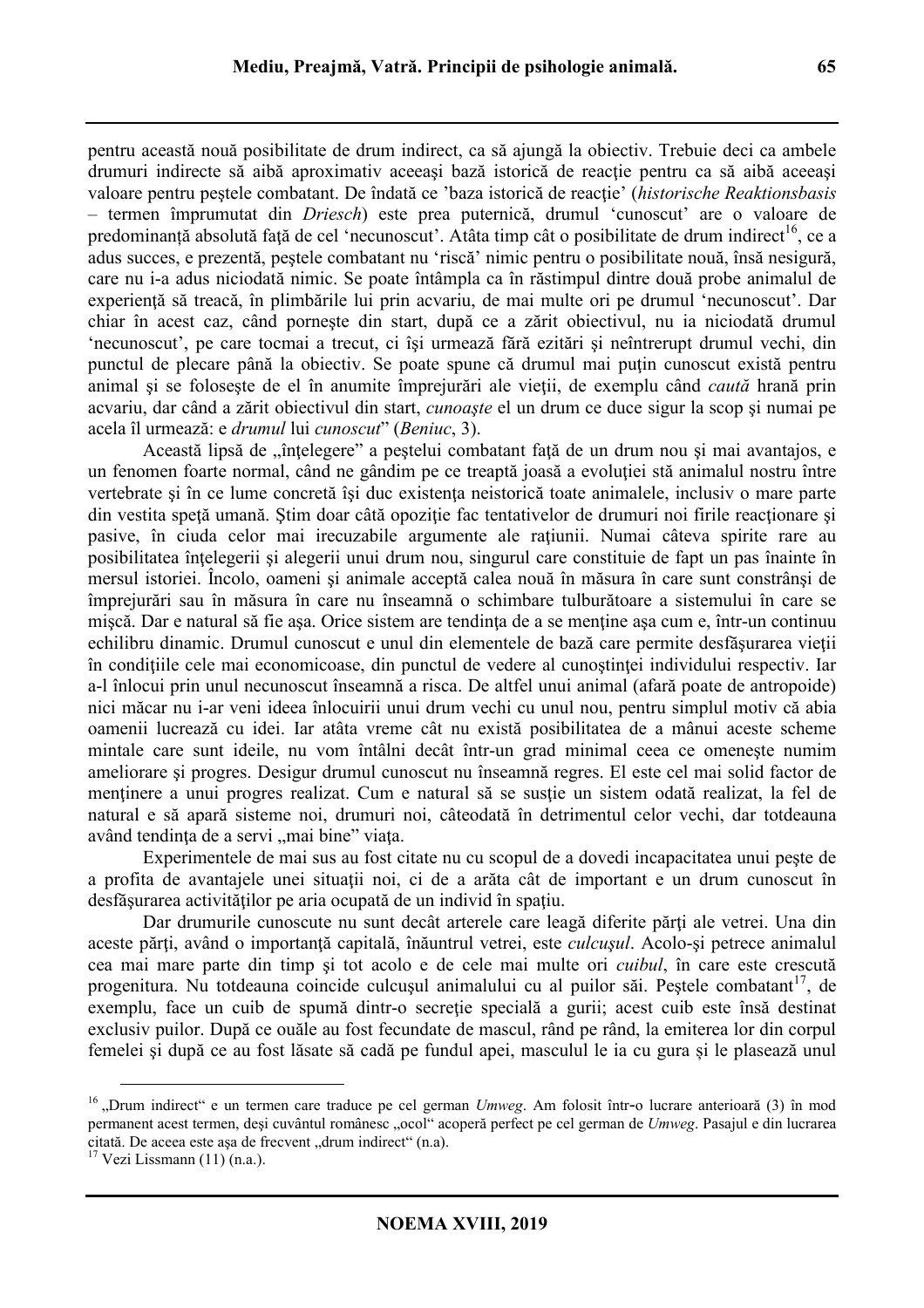câte unul în celulele cuibului de spumă. Pestisorii ieșiti după 24-48 de ore din ouă și atârnați în balonașele de spumă sunt îngrijiți tot de mascul; dacă vreunul cade, e ridicat de părinte cu gura și pus la loc în cuib. Vedem deci că aici cuibul este încadrat în ciclul funcţional al vieţii sexuale. La fel, probabil, e la foarte multe păsări. Cuibul este făcut în primul rând pentru pui, părinții sau măcar unul din ei putând foarte bine dormi prin apropiere. Totuşi, chiar şi în aceste cazuri, culcuşul e un loc mai mult sau mai puţin constant înăuntrul vetrei, aşezat de cele mai multe ori într-o poziţie centrală. De la el pornesc drumurile cunoscute în toate sensurile, către alte focare vital importante.

Domeniul *de vânat* sau mai general: de căutat hrană, este desigur mai puțin localizat, deplasându-se după gradul de prezență sau absență a hranei. La animalele ierbivore sau la insecte, zona de exploatare a hranei nu are un caracter expres individual, toti indivizii putând să se înfrupte pe acelaşi loc. Cel mult vor juca un rol, în acapararea hranei, raporturile de ierarhie socială. La găini, unde există o ierarhie dobândită prin luptă, se vede clar acest lucru. Găina A, care a fost învinsă de găina B, nu va putea mânca în preajma acesteia din urmă, fără să încaseze câteva ciocănituri la cap, fapt care va avea ca rezultat îndepărtarea ei la o distanță acceptabilă. Carnivorele, mai ales când duc o viată singuratică, sunt în privința vânatului mult mai exclusiviste. O cârtită n-ar admite cu nici un preţ ca o altă cârtiţă să circule şi să vâneze prin galeriile ei. Acest lucru se explică, probabil, prin faptul că hrana animală este mult mai greu de găsit decât hrana vegetală. Apa constituie de asemenea un punct localizat în vatră, poate ceva mai neutral decât hrana propriu-zisă, totuşi destul de constant.

Un alt element îl constituie, în organizarea vetrei, ceea ce am putea numai *ascunzişuri* sau "depozite". Foarte multe animale au tendinţa de a depozita într-o ascunzătoare hrana care le rămâne peste consum. Vedem aceasta la câini, la veverițe, la ciori și alte animale. Rostul biologic (fără să fie individual constient) al acestei reactii este destul de limpede și nu mai e nevoie să-l discutăm aici. Pe noi ne interesează numai faptul că insul îşi găseşte înăuntrul vetrei anumite ascunzători, în care adună cantități mari de hrană, folosindu-se la nevoie de ele. Se spune că la cârtițe se găsesc depozitate cantități de râme, cărora animalul le-a mușcat capul, așa că nu mai pot fugi. Nu trebuie să vedem în această muscare a capului o cunoștință anatomo-fiziologică a cârtiței. E vorba desigur de o reactie instinctivă. Soarecii de câmp și alte rozătoare acumulează cantități respectabile de cereale în locuinţele lor subterestre. Ciorile, cum am spus, au şi ele ascunzătorile lor. Nuci, alte surplusuri de hrană, obiecte atractive, ca mărgele de sticlă ş.a., sunt ascunse şi aduse la lumină când animalul își ..amintește" de ele (*Hertz*) (7). Veveritele adună cantități de alune care întrec cu mult necesitățile lor de hrană. Am avut prilejul să observ cum câte un animal de acesta e în stare ceasuri de-a rândul să ia din mâna omului câte o alună şi să dispară cu ea, pentru a reveni în scurt timp, să ia pe următoarea. Tendința de acumulare se dezvoltă indefinit, dincolo de necesitățile vitale. Omul în privinta aceasta nu se deosebeste de o veverită. Câti dintre cetătenii bogati peste măsură ar putea da o justificare raţională averii blocate de multe ori în mod inutil? Dar dacă la veveriţă sau alte animale o astfel de îngrămădire de bunuri nu aduce nici o vătămare a intereselor altor semeni, omul, prin lipsă de piedică la această tendință, poate să aducă prejudicii grave intereselor umane. Așa se explică de ce aproape toată istoria omenirei se reduce la o încercare de a raționaliza distribuția bogăţiilor. Fiind în legătură cu ciclul funcţional al hranei, înţelegem uşor importanţa covârşitoare a tendinţei de a depozita bunuri. În cadrele vetrei, ceea ce constituie un depozit, o ascunzătoare are prin excelentă caracterul de proprietate.

Tot o chestiune de organizare în interiorul vetrei este curătenia. Cel putin anumite locuri din vatră sunt ferite de orice murdărie. Citez un singur exemplu, dar suficient ca să ne dovedească de ce e vorba. Porcul trece drept unul din cele mai murdare animale şi aşa este, dacă-l judecăm după exterior. Dar vina acestei murdării o poartă în realitate omul. Cine a observat vreodată o cocină de porci, a putut vedea că aceste animale manifestă în mod constant tendința de a-si depune urina și fecalele în unul și acelaşi loc. Numai lipsa de spaţiu şi de amenajamente necesare fac ca o cocină să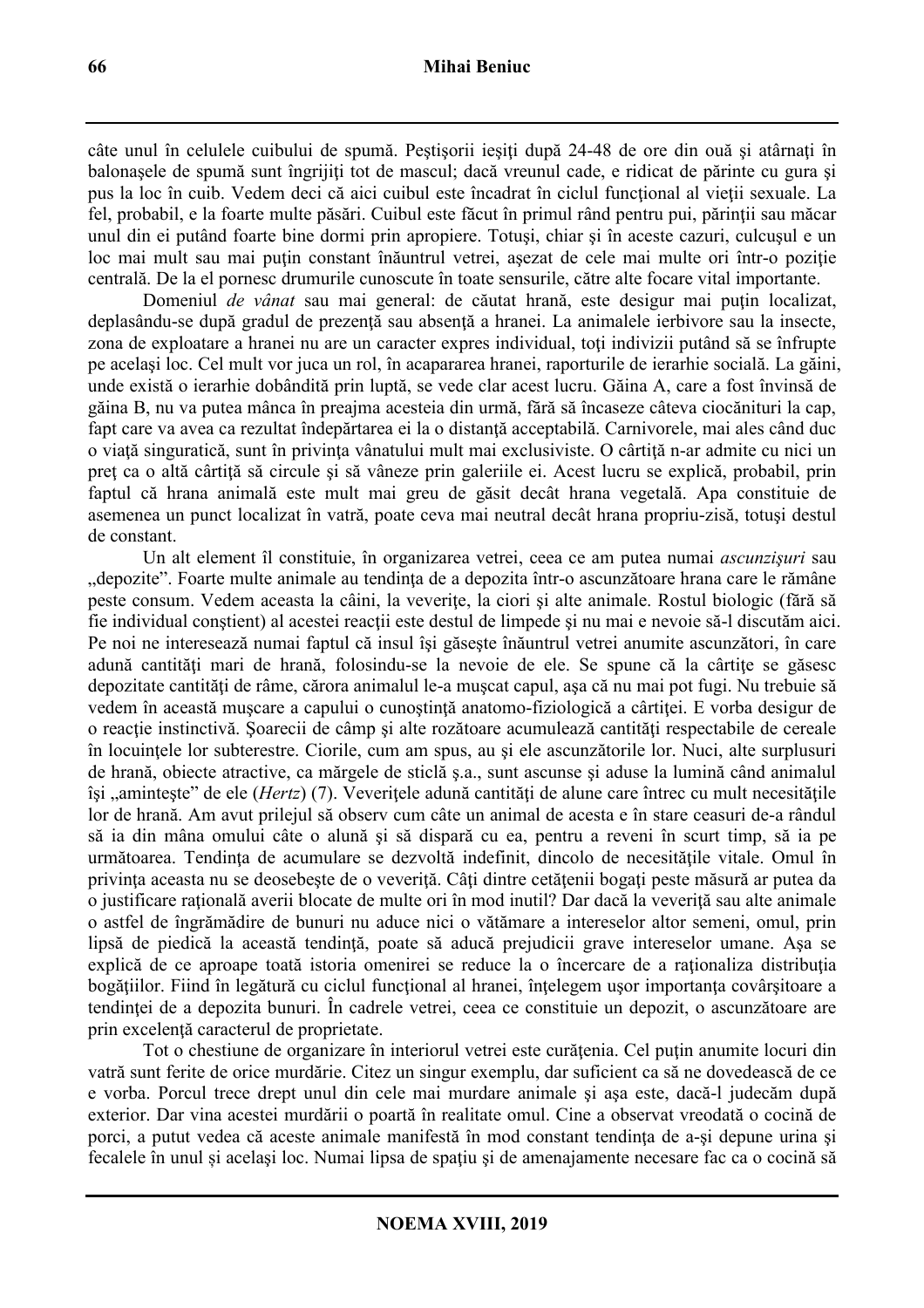devină o cocină în sensul murdar al cuvântului. Nativ însă și porcii au năzuința de a întreține oarecare ordine pe vatra lor.

Având în vedere că ceea ce am dezvoltat în acest studiu este o încercare de a privi dintr-o singură perspectivă, care să servească drept ipoteză de lucru pentru cercetări ulterioare, un material observaţional şi experimental disparat, trebuie să recunosc deficiența în tratare tocmai a celei mai importante probleme pentru vatră: organizarea inferioară. Nici un cercetător n-a încercat expres să ne dea o imagine măcar fugară despre ceea ce este vatra unui animal. Şi aceasta din motivul că-i lipsea punctul de vedere expus în acest studiu. De aceea faptele relatate, deşi în ce priveşte valoarea lor obiectivă nu pot fi puse la îndoială, totuşi n-au decât rostul de a servi sugestii despre procesul de articulare interioară a vetrei, designând, la animale din speţe foarte depărtate unele de altele, ce anume părți cu semnificație vitală se profilează pe aria ocupată de un individ dat într-un loc dat.

Procesul de evolutie al vetrei, după cum am văzut în cazurile citate din viata pestilor combatanți și a ciorilor, este o trecere treptată de la ceva difuz și haotic spre ceva articulat și organizat. La animalele care se nasc şi cresc într-un loc anumit, oarecum în sânul familiei, procesul se petrece pe nesimţite. Şocurile cu străinătatea sunt mici. Numai când *transplantăm* un animal de pe o vatră veche într-o lume nouă, o să vedem ce important lucru e în viata lui vatra, cât de greu asimilează noile condiţii de vatră, din punct de vedere psihologic. "Este de remarcat, scrie *Heinroth*  (6), marea teamă ce o au fată de tot ce este necunoscut gâstele sălbatice crescute de părinții lor pe lacuri din parcuri: ele nu se tem de lucruri cu care au făcut experiente proaste, ci sunt foarte neîncrezătoare faţă de orice şi numai cu timpul se deprind cu impresiile noi. Un exemplu. După ce au zburat pe sus ore întregi şi reuşesc în sfârşit să se lase pe un lac necunoscut lor, la gâştele bătrâne (amerizate mai de vreme) care cunosc lacul din iernile trecute, gâştele tinere, conduse de cele bătrâne la locul unde se dă hrana, la început se ţin la distanţă de albia cu grăunțe şi numai după mult timp și cu multă precautie se apropie de acest obiect necunoscut. Prin această frică de lucrurile străine se explică desigur faptul că aceste gâşte lăsate complet liber, se întorc totdeauna la acelaşi lac: pur si simplu nu îndrăznesc să se lase în altă parte". O situație odată acceptată pe bază de experiență individuală, animalul foarte cu greu își mai schimbă maniera de comportare față de ea, cum am văzut că e cazul cu formarea drumului cunoscut. Hotărâtoare pentru atitudinea unui ins, față de o situație, pare a fi deci prima experiență. Cât este de puternic efectul primei experiențe, vom vedea din câteva exemple. Chiar la animale aşa de primitive ca peştii, am avut ocazia să constat că ajunge, de multe ori, să prindă o singură dată sensul unei situații, pentru ca reacția față de acea situatie să rămâne definitivă. Odată dresam niște pești combatanți (1, 2) să-și ia hrana dintr-o undiță numai când îndărătul ei se află un disc de carton gri. În schimb să se retragă, când fondul, pe care se profila undita, era un disc de carton cu sase sectoare albe negre consecutiv. În caz că totusi se apropiau de această situație, primeau o ușoară lovitură, care-i făcea imediat și cel mai repede posibil să se retragă în cel mai depărtat colţ al acvariului de la focarul hrană. Întâi procedam la dresajul pozitiv, adică: obișnuiam animalul să-și ia hrana din undită când, după ridicarea unei cortine neutre de culoare brună, apărea discul gri; sau îl făceam să se apropie de disc, pentru a astepta hrana, înainte de a fi apărut undița. Acest fel de dresaj reușește la peștele combatant după un foarte redus număr de încercări: anume, discul cenuşiu, singur, e suficient să dezlănţuie reacţia de apropiere și de asteptare într-un inel de lemn sau de sticlă tubulară (Futterring), până la apariția prăzii. Odată semnificația situației învătată, urma dresajul negativ. Deja faptul că la ridicarea cortinei apărea un alt disc, cu sectoare albe si negre, aducea animalul în perplexitate. Noutatea situatiei îl făcea să ezite în fața aceleiași undite, de care înainte se apropia cu mare vioiciune. O mică lovitură cu o pintetă, în caz că totusi se hazarda să se apropie de undiță, era suficientă ca să pună animalul în derută. După câteva încercări, discul cu sectoare dezlănțuia și singur și când era undiţa în faţa lui, o puternică reacţie negativă. Opt exemplare de *Betta splendens* au fost supuse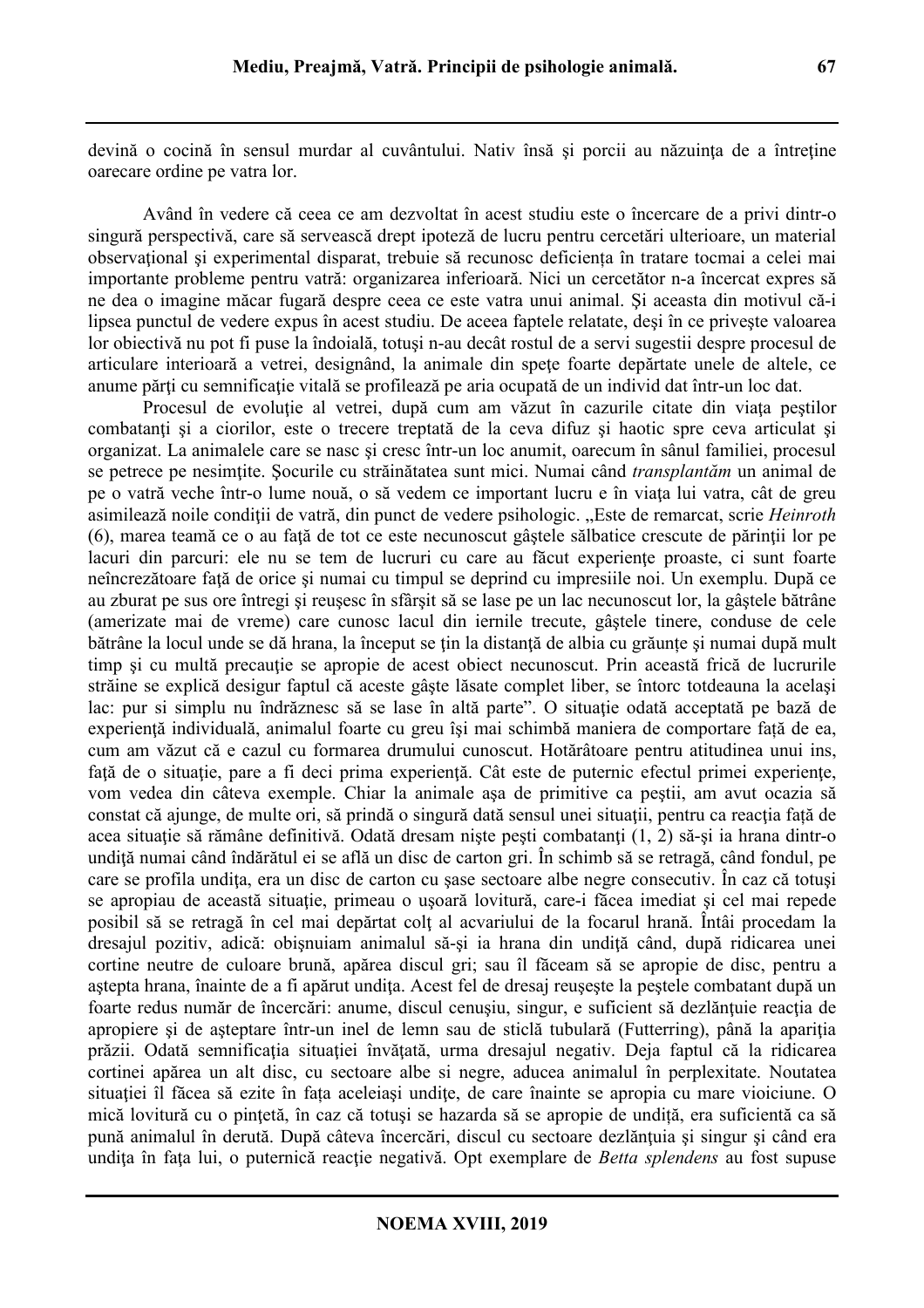acestui fel de experimentare. În primele cinci cazuri am procedat amestecând cele două feluri de dresaj: prezentam când un disc, când altul, ceea ce încurca nițel animalele. Prin schimbările prea frecvente de discuri, în cursul aceleiaşi zile, nici una din situaţii nu devenea destul de pregnantă şi în consecinţă semnificaţiile lor erau complexe, acelaşi disc provocând reacţii contradictorii. Sau cum se spune în termeni comuni: animalul făcea erori. Aceasta numai la început. Câteva zile însă erau de ajuns, ca acele două situaţii să se distingă una de alta și să declanşeze reacţii adecvate. La celelalte trei cazuri, cele două feluri de dresaj, pozitiv și negativ, au fost scindate. Întâi făceam, cum am spus, dresajul pozitiv, apoi, când procesul era încheiat, dresajul negativ. Scindarea a fost revelatoare asupra valorii, pentru animal, a primei experiențe cu o situație nouă. Două dintre animale, când li s-a prezentat întâia oară situația negativă, au reacționat față de ea cu ezitare, adică încercau să se apropie şi iar se retrăgeau, sfârşind totuşi prin a se apropia şi a-şi apropia totodată viermișorul ce se sbătea în undiță. (Notez că nu e vorba de o undiță care să prindă peștele, ci de una care să țină momeala, având exclusiv această funcție). Miscarea făcută le-a adus însă și o mică lovitură (mică probabil din punctul de vedere al autorului). După această mică experiență proastă cu noua situatie, nici unul din cele două animale n-a încercat să se mai apropie vreodată de pradă, când ea se găsea în fața unui disc cu sectoare. Al treilea animal, probabil impresionat mai tare de noua situatie, a reactionat la prima prezentare total negativ. În protocoale, acest animal nu are niciodată semnul + (ceea ce ar constitui o "eroare"), în fața discului cu sectoare, deși practic niciodată n-a primit vreo pedeapsă în fața ei. Fireste, din cele expuse nu trebuie să tragem concluzia că animalul, în condiții schimbate, nu și-ar fi modificat comportamentul față de situația negativă. Ar fi o nenorocire dacă experienţele noastre ar fi în aşa măsură decisive şi irevocabile. De altfel, legile reflexelor condiționale ne spun precis cum iau naștere și cum se sting reacțiile noastre față de unul si acelasi stimulent. Ceea ce eu doream să evidențiez prin experimentele citate, este efectul mare pe care-l poate avea o singură experiență în viața unui organism. Peștii în situația negativă de mai sus reacţionau deja ezitant din capul locului, nu numai pentru că era vorba de ceva *nou*, ci pentru că această mutare era şi în mişcare (discul era rotit). Aceste triunghiuri mişcătoare inspirau singure oarecare neîncredere. Când însă mai urma și o pedeapsă în fața lor, "părerea" animalului era definitiv fondată. Nu înseamnă însă nicidecum că în fata unui disc cu sectoare rotit, un peste combatant nu poate învăţa să reacţioneze pozitiv. Am avut prilejul să dresez şi în acest sens, cu rezultate foarte bune. Hotărâtoare e de regulă prima experiență. Voi mai cita câteva exemple, la alte spete animale. *Heinroth* (6) scrie că dacă iei un pui de gâscă din mașina de clocit și te ocupi numai puțin de el, e greu să te mai scapi: piuie jalnic dacă te îndepărtezi și se ia după om. Câte un pui de acesta, două trei ore după ce fusese scos din maşina de clocit, era mulţumit să se aşeze sub scaunul pe care şedea omul. Dacă încercai să-l pui într-o grămadă de semeni, la o pereche de gâşte bătrâne, puiul cu nici un preţ nu-şi recunoştea neamul şi alerga piuind după primul om ce trecea pe acolo: prima experiență îl făcea să ia pe om drept "părintele" său. *Spaulding* (citat după James, 8) spune același lucru despre puii de găină. În lipsă de cloșcă, puii "urmează pe orice ființă care se mișcă. Când nu dispun decât de văz pentru a se orienta, se iau în egală măsură după o rată, un om sau o găină. Oamenii văzând într-o zi puii alergând după mine, iar pe unii mai în vârstă urmărindu-mă pe distantă de mile și răspunzând la fluierat, credeau că posed vreo fortă ocultă; totuși eu nu făcusem decât să permit puilor să vină după mine de la început. Ei au instinctul de a urma pe cineva; iar urechea e aceea care-i face, înaintea oricărei alte experiențe, să se lege de closcă și s-o urmeze când îi cheamă".

Am stăruit asupra *primei experienţe* tocmai pentru că în procesul de organizare a vetrei ea are o mare importanţă. După ce insul a rezolvat prin hazard sau pe o altă cale o problemă ce i se punea, el va continua să practice soluția găsită și va evita să umble pe căi necunoscute. Rațiunea biologică a acestui fapt se identifică, desigur, cu inerția ce-o prezintă orice sistem la schimbări, inerţie ce-i apără existenţa.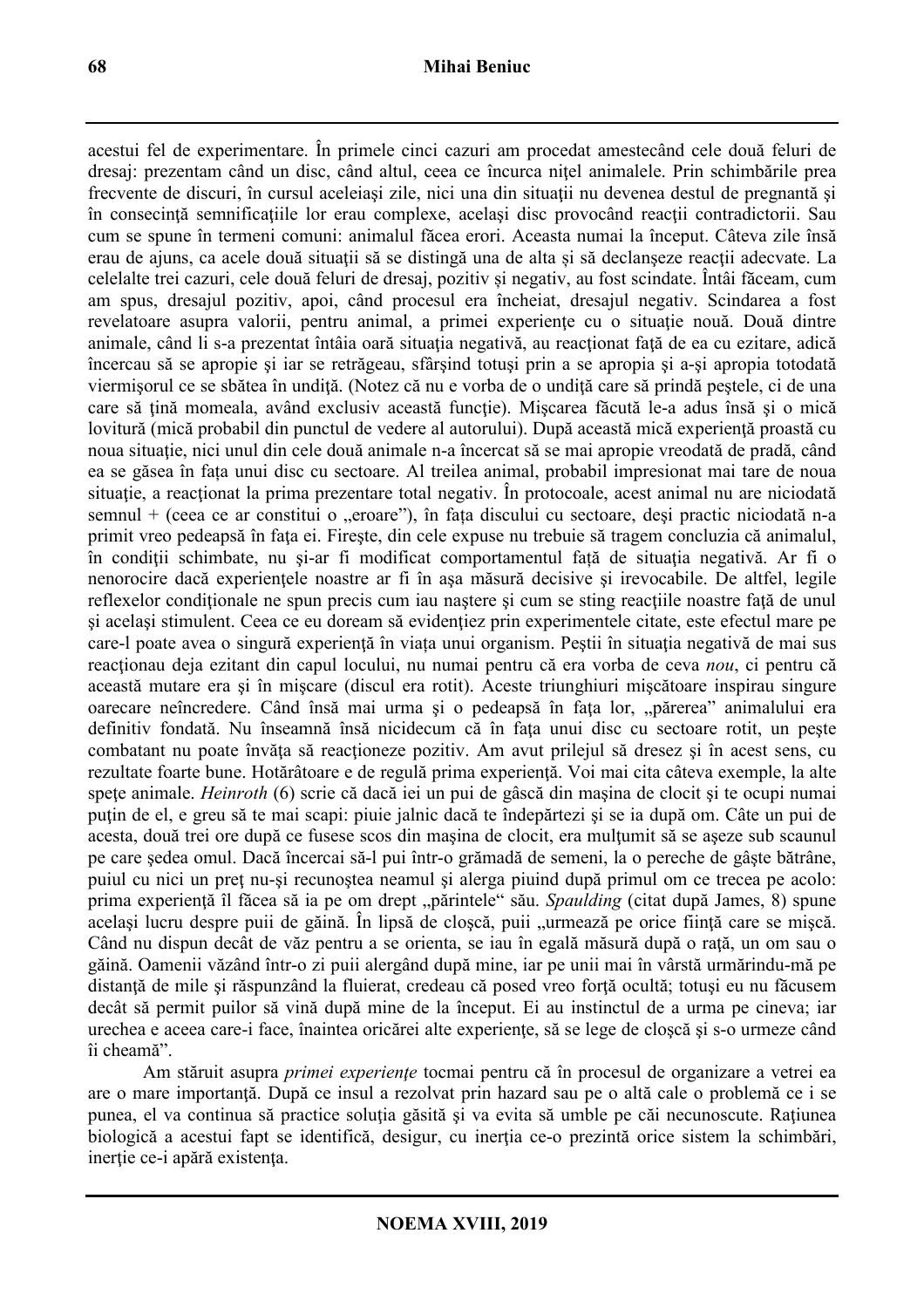Acum voi mai pune o problemă de organizare interioară a vetrei în legătură cu simţul de proprietate.

Am spus că una din trăsăturile de bază, poate cea principală, a vetrei este caracterul de proprietate. Insul care ocupă o vatră este proprietarul ei. Dar gradul de proprietate înlăuntrul vetrei variază. De exemplu culcuşul unei găini printre celelalte e mai mult proprietatea ei decât ograda, care constituie o zonă mai mult sau mai puţin comună pentru râcâit. Ne putem închipui gradul de proprietate al unei părți din vatră, ca un punct plasat pe un cerc concentric față de ins (insul fiind centru): cu cât cercul are o rază mai mică (adică este mai legată de necesităţile individului", cu atât îi aparţine mai mult.

Animalul trăiește într-un cerc relativ îngust. Putem spune că-și desfășoară existența într-o realitate spaţio-temporală pur perceptivă, fără acea vastă lume a minţii, caracteristică diferenţială a omului. Dar în cosmosul infra-uman, legătura dintre ins şi vatra sa este cu mult mai strânsă decât la fiintele umane. De aceea gradatia concentrică de care vorbeam mai sus e mai greu de identificat la animal. Toate punctele vetrei au puternică nuanță de proprietate. În schimb la om, pe măsură ce avansează în conștiință, gradația se face tot mai simțită. De la noțiunea strâmță de vatră casnică se ridică la cea de sat, de ţinut, de patrie, până la noţiunea evoluată de umanitate. Ceea ce numeam ",străinătate" la animal pentru om are – şi îndeosebi pentru omul cult – mai mult un sens politic şi geografic. Nimic din ceea ce era straniu şi duşmănos nu se mai păstrează. În tot cazul în acest sens tinde *cunostința* să extindă raza vetrei. Simtul de proprietate individuală își diminuează intensitatea, în schimb se extinde proprietatea comună. Evoluția vetrei în această direcție este o funcție a cunoştinţei, care se caracterizează tocmai prin faptul că rupe barierele înguste în care se mişcă de obicei fiinţa vie şi reuşeşte să o facă din ce în ce mai stăpână pe realitate. Nu e în fond decât o creștere a vetrei originare, printr-un proces de creație a cărui responsabilitate o poartă insul.

Câteva probleme minore, totuşi nu neglijabile, în legătură cu vatra, le voi atinge aici numai în treacăt. O astfel de problemă este vatra dublă. Ştim că păsările călătoare trăiesc în două patrii. În fiecare îşi au vatra şi se simt la fel de legate de fiecare, fireşte atunci când sunt acolo. Un fenomen analog am putea spune că întâlnim printre marinari. Se ştie că sunt marinari care în fiecare port mai mare fondează o familie. Nu interesează aici legalitatea chestiunii. Fapt e că în ciuda legilor există. În legătură aproape directă cu vatra dublă sau multiplă, se pune problema părăsirii vetrei. La păsări de exemplu e foarte clar că sub imperativul anotimpului sunt silite să-şi părăsească vatra pentru a găsi o alta. E un fenomen periodic. Se poate însă întâmpla să apară fenomenul și în mod exceptional. Când de exemplu un animal e boicotat multă vreme în vatra lui, o părăseşte. Lipsa de hrană, de apă, inundațiile si alte condiții fizice pot fi tot atâtea cauze de părăsire a vetrei. Chiar în viața omenirii, acele migrații, fie individuale, fie în masă, pe care le întâlnim în tot cursul istoriei, nu înseamnă decât părăsirea unei vetre ingrate, pentru a găsi una mai primitoare.

O serie întreagă de probleme ne-ar pune aspectul *social* al vetrei: companionii de vatră, vatra colectivă etc. Dar toate aceste probleme așteaptă încă să fie cercetate<sup>18</sup>.

O chestiune importantă, care va părea tardiv pusă acum spre sfârşitul studiului, e următoarea: de care știință ține propriu-zis problema vetrei? De psihologie, de sociologie, ori de biologie în general? O problemă nu trebuie să apartină numaidecât vreunei științe existente. E destul să fie fapte observabile care s-o susţină pentru ca ea singură să-şi găsească locul în sistemul ştiinţelor, sau dacă nu e nici un loc pentru ea, să-şi facă unul singură. Totuşi vatra nu e una din aceste probleme orfane. Desigur că sociologia, sau alte ştiinţe biologice, se pot ocupa de ea, însă probabil vatra

<sup>&</sup>lt;sup>18</sup> Vezi David Scheel, Stephanie Chancellor, Martin Hing, Matthew Lawrence, Stefan Linquist & Peter Godfrey-Smith, "A second site occupied by *Octopus tetricus* at high densities, with notes on their ecology and behavior", *Marine and Freshwater Behaviour and Physiology*, Volume 50, Issue 4, 2017, pp. 285-291, unde se atrage atentia asupra comportamentului social al caracatitelor (AB).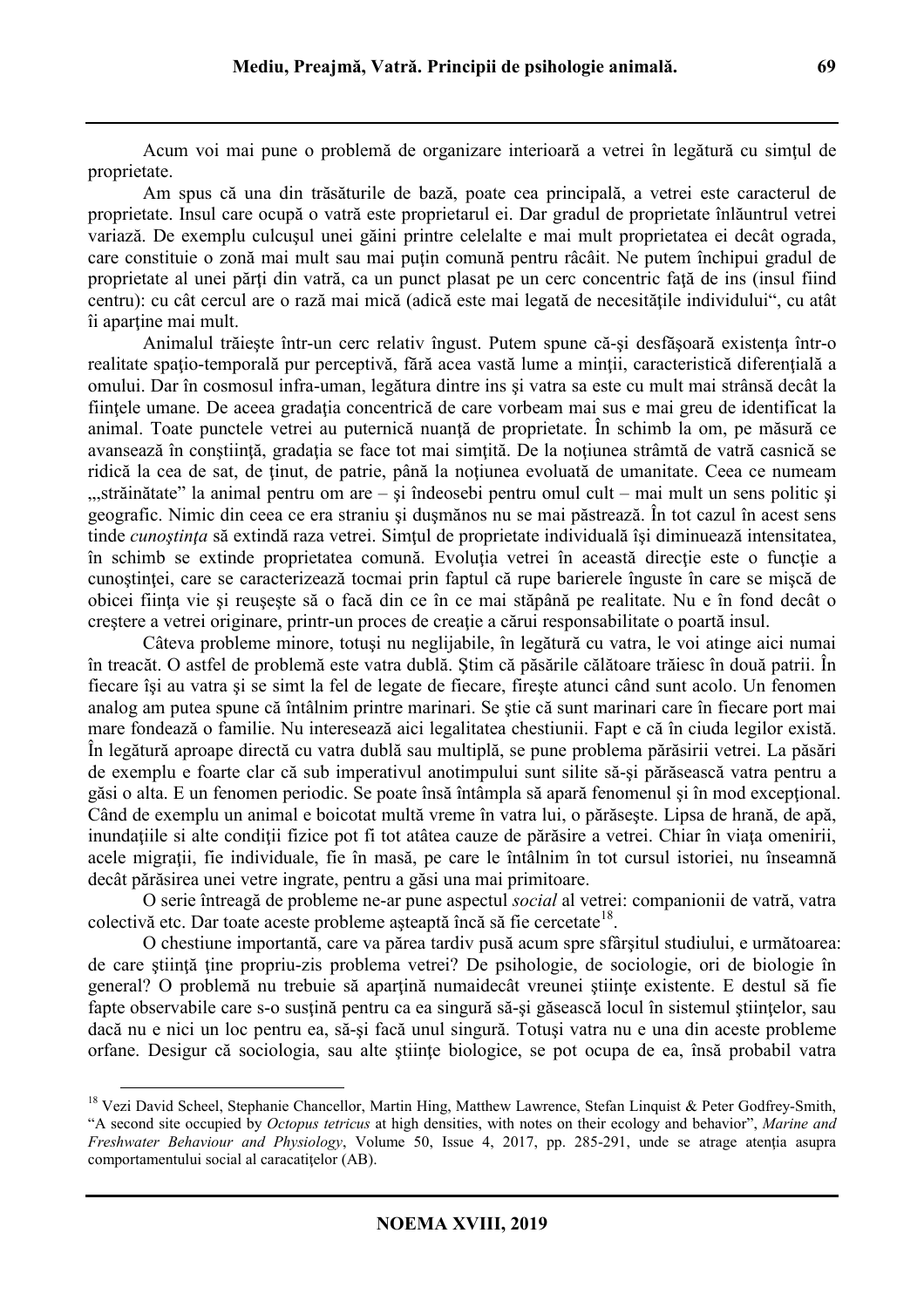rămâne o problemă prin excelență psihologică. În tot cazul poate fi privită ca atare. După cum s-a văzut din cele expuse până aici, în procesul de formare a vetrei e vorba tot timpul de felul cum îşi gospodăreşte un ins prin experienţă proprie, viaţa, sau mai precis: cum îşi organizează experienţa, pentru a ajunge la un sistem organic în care să-si desfășoare confortabil durata existenței. Organizarea experienței e problemă psihologică de prim rang. Aici intră în joc cele mai importante funcțiuni psihice: percepție, învățare, inteligență, afectivitate; toate, cu un cuvânt. De aceea psihologul este chemat în primul rând să cerceteze problema vetrei, pentru că el singur îi poate analiza procesul de formatie.

În capitolul ce urmează voi face câteva considerații metodologice în legătură atât cu problema prejmei cât şi a vetrei.

### **6. Consideraţii metodologice**

Pe când fizicianul şi cercetătorul care adoptă punctul de vedere al fizicii au de scop să găsească legile după care se desfăşoară fenomenele în *preajma omenească*, să descopere firul comun al realității *obiective*, psihologul, lucrând în domeniul infra-uman, trebuie să cerceteze *un număr indefinit de prejme*. Trebuie să ne dea o imagine cât mai fidelă a fiecărei prejme în parte. Cu alte cuvinte psihologul are menirea să ne arate *cum vede* lumea un vultur, o muscă, un câine, fiecare de pe poziția naturală pe care o ocupă. Să luăm, de exemplu, un scaun. Psihologul trebuie să determine cum se prezintă fenomenul și ce valoare functională va avea acest scaun pentru fiecare din animalele amintite.

E limpede că punctul său de vedere se deosebeşte de al fizicianului şi fără îndoială că, adoptând acest punct de vedere, psihologul ia asupra sa o sarcină destul de ingrată. Iată de ce, el îşi pune problema să ne determine *fenomenul* aşa cum se petrece el într-o lume străină de a sa. Or, definind fenomenul ca un raport funcțional între un *subiect* și "ceva", este clar că fenomenul are o *existenţă unică*. Privind o garoafă roşie, se întâmplă un fenomen, între mine şi un obiect-fiinţă la care eu îi spun garoafă, în consens de altfel cu toți semenii mei. Cum o fi apărând aceeași garoafă altui ins decât "eu însumi", nu voi putea *cunoaşte niciodată direct*. Eu nu mă voi putea plasa pe poziţia străină pentru a surprinde, printr-un proces empatic, fenomenul aşa cum se prezintă *acolo*. În caz că, totuşi, îmi închipui că pot face aceasta, atunci, păstrându-mi individualitatea eu-lui, fenomenul va fi tot al meu și nu al subiectului a cărui poziție iluzoriu am uzurpat-o. Iar dacă nu-mi păstrez individualitatea eu-lui, ci prin vreun proces de mistificare, mă *identific* cu subiectul străin, atunci fenomenul e *al lui*, în momentul când se întâmplă. Şi, revenind la starea mea anterioară de *eu*, nu ştiu prin ce minune mi-aş putea aduce aminte ce am *văzut* în momentul când, fiind identificat cu altcineva, *nu existam*. Ne găsim deci în faţa unui *inabordabil*. Aceasta atât pe planul prejmei cât şi al vetrei străine, amândouă fiind realităţi de ordin psihoidal, adică funcţiuni între un subiect şi ceva obiectiv. Şi totuşi această realitate care se sustrage experienţei mele directe trebuie s-o cunosc ca psiholog. Acum, având în vedere poziția pe care o ocupă psihologul drept cercetător, se pune următoarea întrebare: psihologia, umană sau infra-umană, pentru a fi o știință, poate ea lucra, principial, cu aceleaşi metode ca restul ştiinţelor naturii, sau trebuie să-şi caute metoda proprie?

Ştiinţele, indiferent de care din ele ar fi vorba, nu cunosc decât o singură metodă: *măsurarea obiectivă*.

Cum să măsori însă ceva ce nu este *obiect* al lumii noastre, ci constituie un obiect al unei lumi străine și inaccesibile nouă? Pentru că am spus că preajma străină și vatra străină ca realități ale unor subiecte străine ca atare de eu-l meu, ne sunt pentru totdeauna interzise. Am mai spus însă că nu putem cunoaște direct fenomenul din altă preajmă. Această afirmație implică întrebarea: am atunci posibilitatea unei cunoaşteri *indirecte* a prejmei străine? Răspunsul e categoric pozitiv. Am posibilitatea unei cunoaşteri indirecte şi chiar a unei măsurări obiective a fenomenului din altă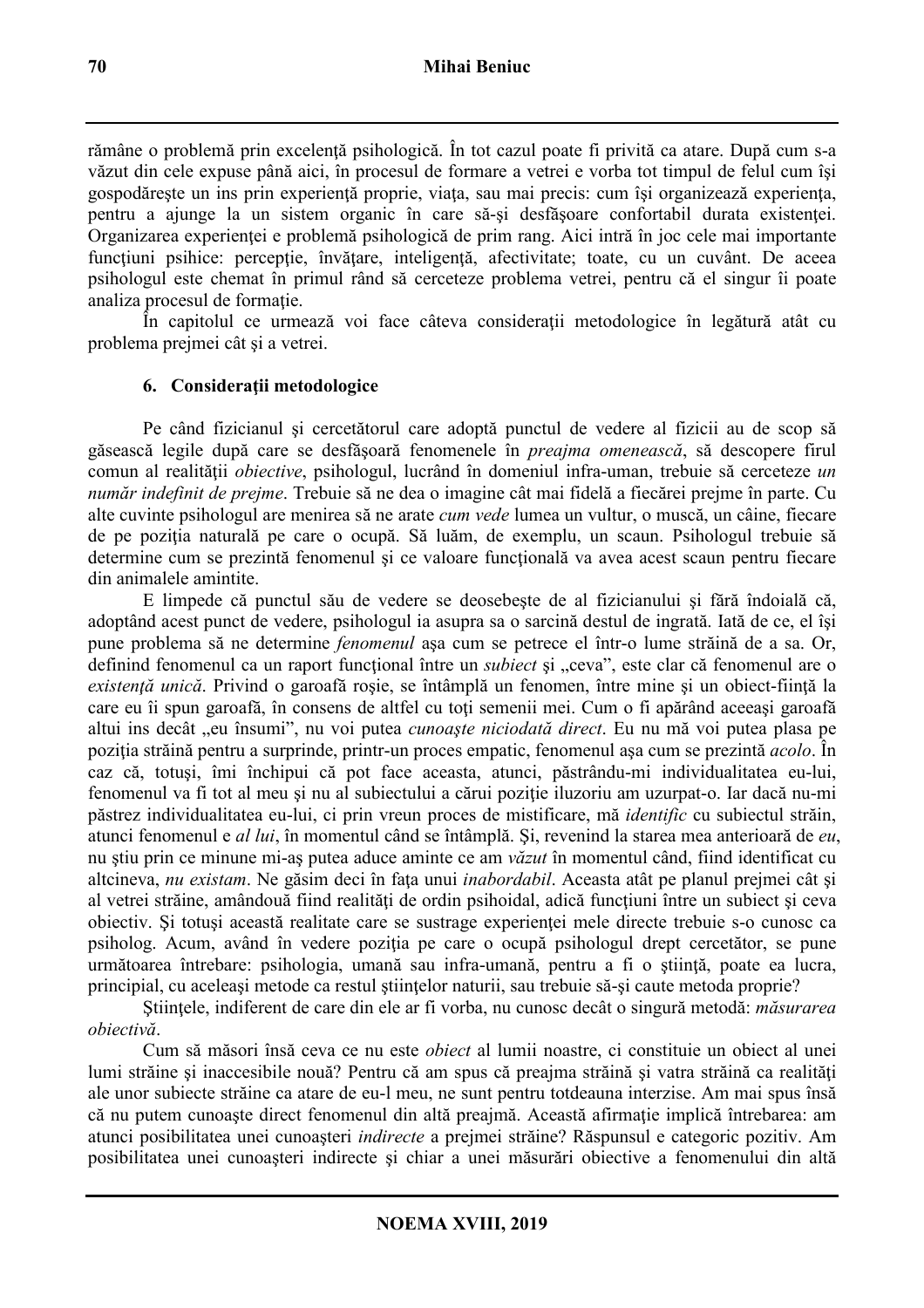preajmă decât a mea. Nu-l pot *intui* direct, dar îl pot *traduce* în proprii mei termeni fenomenali. Şi această traducere a unei prejme străine în limbajul propriei mele prejme este pe deplin satisfăcătoare pentru cerinţele ştiinţei. De exemplu, un psiholog ştie de la ce lungime de undă până la ce lungime de undă în domeniul radiaţiilor luminoase ochiul nostru este sensibil (între infraroşu şi ultraviolet). Vrea acum să constate dacă ochiul de broască ţestoasă, de pildă, funcţionează în aceeaşi zonă de radiaţii. Experimentele de această natură sunt pe de-a-ntregul în domeniul posibilului. Şi care va fi concluzia? Sunt posibile *a priori* trei ipoteze: zona vizuală a broaştei ţestoase este: 1. mai redusă, 2. mai extinsă, 3. aceeaşi cu a *omului.* Experimentul răspunde care dintre aceste trei ipoteze e cea adevărată. *Quod erat demonstradum*. Nu pot spune *cum* îi apar radiaţiile luminoase ochiului de broască ţestoasă, pot însă spune *câte* vede şi mai pot sugera că aceste radiaţii sunt aşa ca ale mele, dacă zonele din cele două prejme se acopăr. La fel pot proceda şi cu auzul. Sau pot constata dacă un peşte distinge un triunghi de un cerc, cu alte cuvinte dacă poate discrimina forme şi ce anume forme.

S-ar putea să mă preocupe, de exemplu, problema cecității cromatice la păsări. Presupunem că am ajuns la concluzia că păsările nu reacţionează la ceea ce eu numesc culoare şi o confundă permanent cu nuantele gri. Pot spune în acest caz că lumea păsărilor din punct de vedere cromatic ar semăna cu a mea dacă pentru mine toate lucrurile ar apărea cenuşii. Sau pot pune o chestiune functională: ce funcție are un scaun în lumea unui câine? Și dresez câinele ca la vorba "Pe scaun!", să se aşeze pe scaun. Apoi, după un suficient dresaj, fac să dispară scaunul. Ordon, câinele se uită scrutător în jur, apoi în lipsă de ceva mai bun se aşează pe lada cu lemne. Deci şi acest obiect e un "prilej de sezut". În schimb, constat că un scaun de birou, din cele obisnuite prin laboratoare, pe care un câine nu poate şedea din lipsă de spaţiu, nu este acceptat cu scaun şi animalul renunţă să mai şadă. Aşa, din experiment în experiment, pot stabili ce condiţii trebuie să îndeplinească un obiect pentru a constitui un "prilej de şezut" în lumea câinelui. Pot ajunge la concluzia că orice obiect mai ridicat, pe care animalul se poate aciui după maniera sa, ajunge să îndeplinească această conditie. Pentru o muscă, admitând că ar fi dresabilă, e greu să mai pun problema scaunului: ea se aşează cu picioarele şi pe plafon, şi pe perete şi pe podele cu aceeaşi uşurinţă. Astfel că pentru ea tot ce e cât de cât solid poate deveni "scaun", pe care s-ar pune cu toate picioarele după cum îi e felul. As putea pune probleme de învătare, de inteligență și la toate as avea, dacă nu posibilitatea unei măsurări exprimabile numeric, cel puţin posibilitatea unei aprecieri obiective. Fireşte, nu aş pierde din vedere că tot ce fac este o traducere a unei realități fenomenale străine în limbajul prejmei mele si că tinta finală este reconstituirea lumii în care-și desfășoară existența psihoidală subiectul care-mi este obiect de cercetare. E singurul punct de vedere just şi obiectiv.

Dacă eventual i s-ar aduce obiectia că acest fel de a trata problemele, în laborator, e prea artificial, ar fi o obiecție prea laică pentru a merita un răspuns deosebit. Un experimentator dibaci poate reconstitui în laborator toată preajma unui animal, numai să dispună de condiții adecvate. Și e sigur că atâta vreme cât subiectul său reacţionează, e încă în domeniul naturalului *posibil* şi n-a trecut de fel în artificiu. Natura poate pune oricărui organism, chiar acolo în sânul ei, probleme cu mult mai "artificiale" decât cele de laborator. Apoi desigur că nu se va găsi niciodată vreun cercetător care să pună probleme de algebră superioară unei râme. Deja structura organică a speţei îţi indică pe unde trebuie să pipăi pentru a găsi preajma subiectului. Structura e un indiciu, funcţia însă, în deplinătatea ei, o descoperi experimentând. Reuşeşti astfel să descoperi (pentru prima şi nu a doua oară), o mică Americă psihoidală, care-şi înflorea existenţa efemeră în preajma ta. Chiar problemele vetrei se pretează la studiul în laborator cât se poate de bine. Numai să nu se înteleagă prin laborator o cameră cu parchet ceruit şi cu dulapuri încuiate în care sclipesc aparatele frumos rânduite. O cârtiță, dacă i se oferă condiții favorabile, își clădește în cadrele laboratorului o vatră care rivalizează în toate cu cele din natura liberă. Toată problema e ca cercetătorul să ştie găsi conditiile optime pentru crearea unei vetre. Când le-a găsit, a rezolvat, științific vorbind, problema vetrei animalului de care se ocupă. Negreșit, observația în natură e cât se poate de fecundă, însă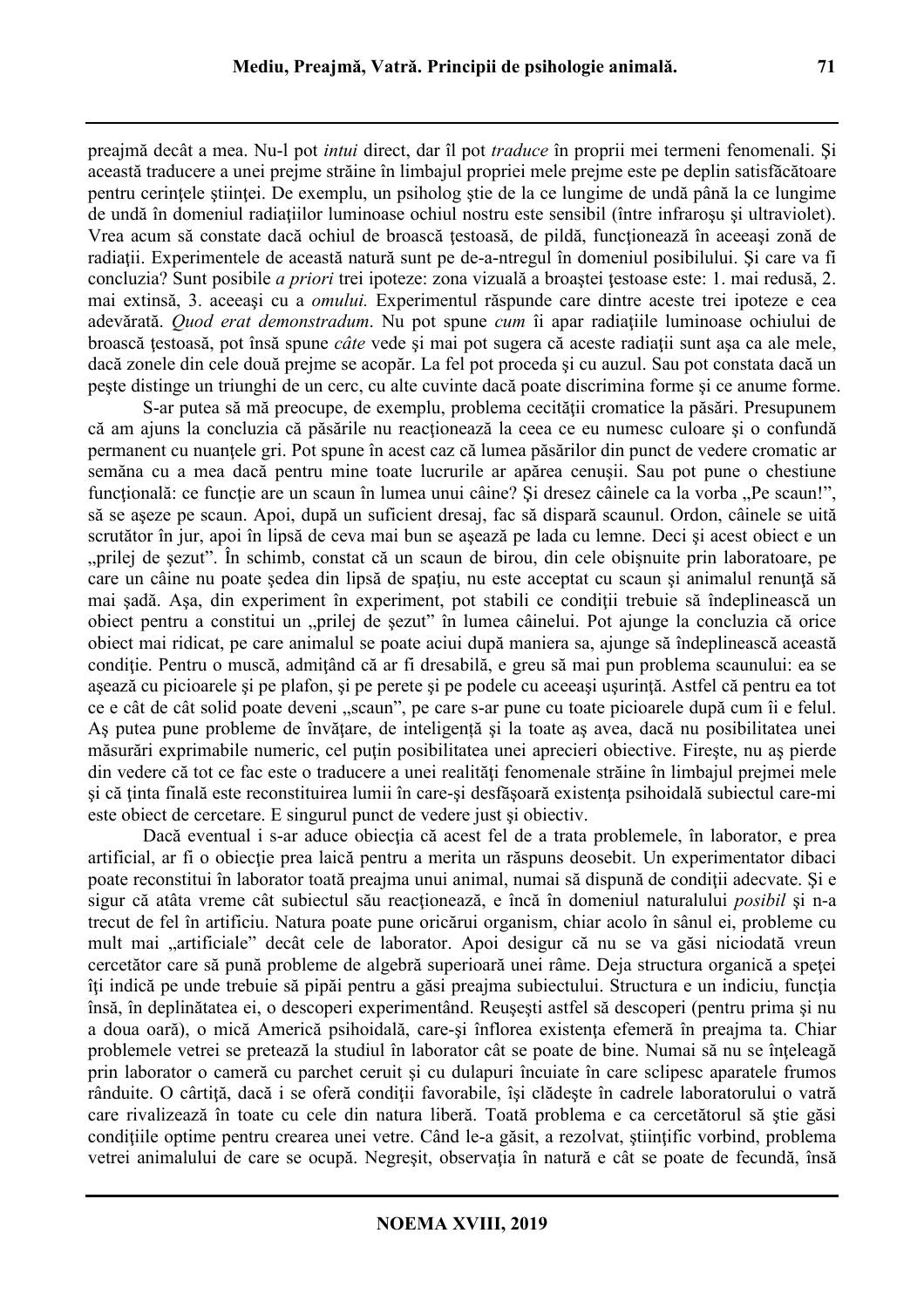numai îndelungate cercetări în laborator, care refac conditiile naturii, dau răspunsul la întrebările ce şi le pune cercetătorul. Răspunsul dat va fi totdeauna cât se poate de obiectiv şi de precis, elaborat cu aceleaşi principii de măsurare, care stau la fundamentul tuturor ştiinţelor naturale.

Şi acum o chestiune vitală pentru punctul de vedere al prejmei şi al vetrei. Tehnic, se folosește acest punct de vedere de alte mijloace de investigație decât psihologia comparată de până acum? Propriu-zis, nu. Însă toate mijloacele oferite de tehnica psihologiei comparate, teoria prejmei şi a vetrei le utilizează cu alt scop. Pe când cei mai mulţi cercetători în domeniul psihic infra-uman fărâmițează toată lumea animalelor în învățare, în percepție, reacții retardate, concepția dezvoltată aici vede aceste probleme integrate într-o preajmă sau într-o vatră, în mod adecvat. Orice cercetare de psihologie infra-umană are valoare numai în măsura în care determină o dimensiune a unei prejme sau a unei vetre, la o speţă sau la un individ. E o încercare de a coordona într-un sistem unitar o serie de prețioase cercetări experimentale disparate, care altfel s-ar pierde substantializându-se în probleme ireale. Acest punct de vedere mai scuteste foarte des de ipoteze inutile și concluzii pripite. Având în vedere raportul complimentar dintre speță și preajmă, sau dintre ins și vatră, nu se va încerca pe spinarea oricărei spete animale imposibilul. Începuturile psihologiei animale sunt pline de astfel de erori. Se băga de exemplu pisica într-o ladă închisă pe dinafară cu o riglă şi dacă nu ştia s-o deschidă, se concludea că neamul pisicilor a fost sărac înzestrat, de către natură, cu putere de judecată. Sărăcia spirituală era însă în aceste cazuri destul de mare din partea experimentatorului. Americanii au şoarecii şi şobolanii animale standard, iar labirintul metodă tip. Odată metoda descoperită, savanții americani au încercat să treacă prin labirinturi toate animalele din lume. De fapt, pentru şoarece sau pentru cârtiţă labirintul e o situaţie naturală, dar pentru un vultur desigur că nu e. Acestea sunt de fapt condiţii artificiale, însă nu pentru că sunt făcute în laborator, ci pentru că sunt cu totul inadecvate. Aşa s-ar putea studia cum înoată găina sau cum merge peştele pe uscat. Desigur că azi problemele de psihologie comparată se pun şi se rezolvă altfel şi, cum toate căile duc la Roma, toate cercetările tind să reconstituie viața animalului aşa cum se prezintă ca din punctul *lui* de vedere, nu din al cercetătorului.

De ce trebuie să adoptăm un punct de vedere care permanent are în ochi aspectul psihoidal al vieţii unui ins, e simplu de răspuns: pentru că e cel mai just punct de vedere. S-ar putea însă pune întrebarea: ce probe are omul care să-l îndreptăţească în afirmaţia că şi alte fiinţe vii în afară de el trăiesc psihic? În cazul acesta însă trebuie precizată întrebarea în modul următor: Ce mă îndreptăteste pe mine în general să admit fenomen psihic la altcineva, în afară de mine, chiar om să fie? De fapt nu există argumente pentru a dovedi prezenţa datelor subiectiv-fenomenale la alţi inşi decât "eu însumi". Dar în viața mea, datul subiectiv-fenomenal e așa de important, încât fără el nici n-as putea trăi. Presupunem că nu as avea senzația de durere la arsuri. Dacă as ajunge vreodată întrun foc, as arde până la cenusă, fără să schitez nici cea mai vagă tendință de scăpare. S-ar putea oare să presupun că natura m-a înzestrat numai pe mine cu această armă de apărare, datul subiectivfenomenal, cea mai bună dintre toate pentru adaptarea la mediu? Şi apoi, ereditatea. Dacă am moștenit toată structura organică de la înaintași, s-ar putea să nu fi moștenit *funcțiunea psihică*, aceea care face legătura între mine şi lumea mea? Aceste întrebări pot servi ca răspuns şi pentru existența psihoidului la animale.

Înainte de încheiere ar trebui să mai pun, poate, chestiunea rostului psihologiei comparate. Omul totdeauna se întreabă: la ce serveşte? De fapt, o ştiinţă n-are nevoie de justificare. Existența ei o justifică în deajuns. Când a apărut, a fost nevoie de ea. Când dispare, înseamnă că nu-şi mai are sensul. Psihologia comparată are vreo 40 de ani de existență și câștigă teren pe zi ce trece. Semn că e nevoie de ea. În toate tările civilizate sunt numeroase laboratoare special amenajate pentru studiul conduitei animale. America fireşte e în prima linie, apoi Anglia. Pe continentul nostru, Olanda are cel mai mare laborator de psihologie animală, la Groningen. Această rapidă cucerire de teren e o suficientă justificare. Totuşi voi spune în câteva cuvinte care e rostul psihologiei comparate. În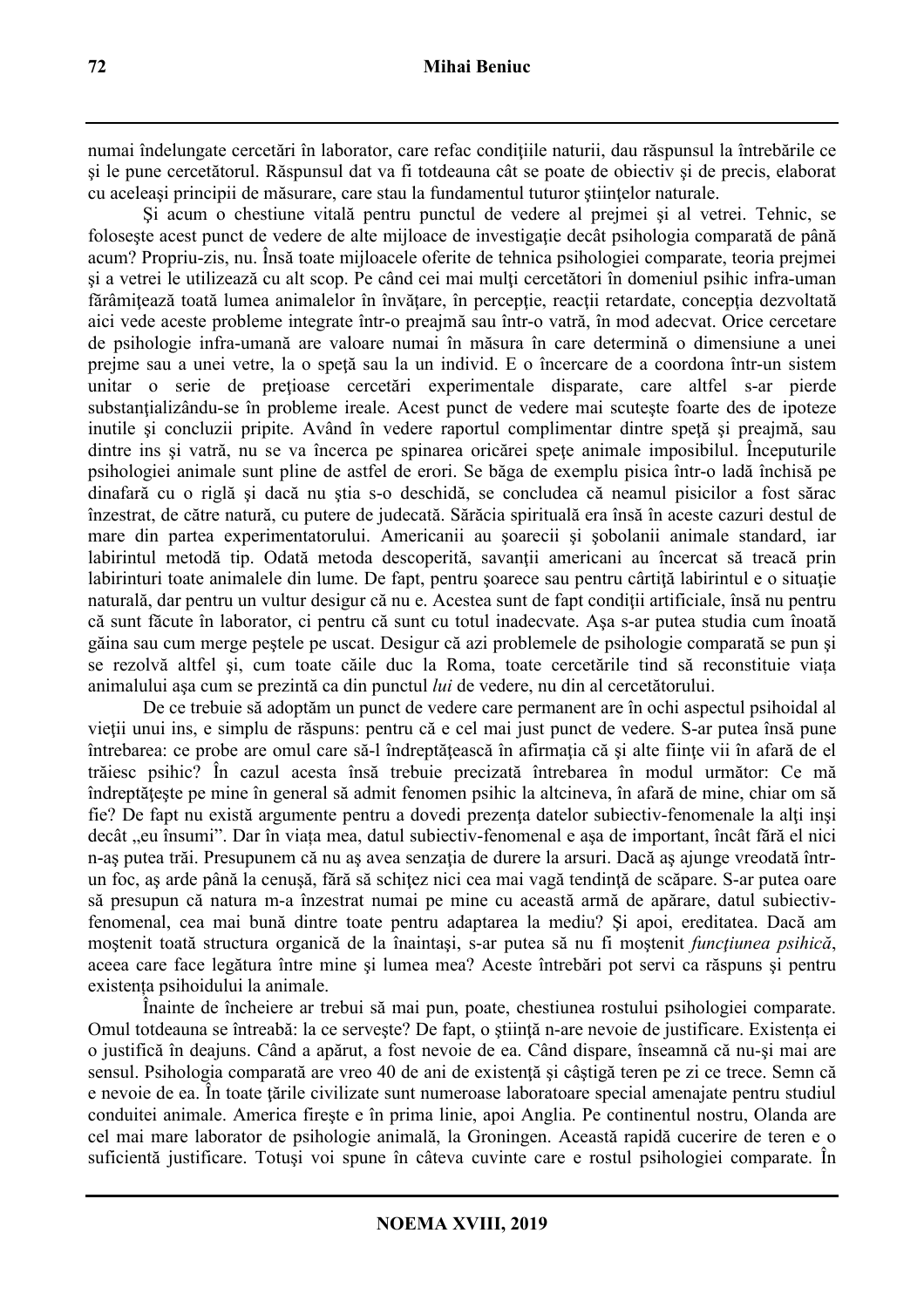psihologia umană fenomenele se prezintă extrem de complex şi foarte rar ai o îndestulătoare posibilitate de control asupra lor. Unele probleme, cum ar fi de exemplu raportul între învătare și centrii nervoşi, nici nu le poţi pune, decât excepţional, când hazardul îţi oferă ocazia. Cu totul altfel se prezintă lucrurile în psihologia infra-umană. Acolo ai nelimitată posibilitate de *simplificare* a fenomenelor psihice. În fizică, cele mai frumoase rezultate asupra naturii fenomenelor electrice au fost obţinute când s-a perfecţionat tehnica vidului. Producând fenomenul electric într-un mediu simplificat, ai posibilitatea să-l studiezi mai în voie. Ceea ce e pentru fizică posibilitatea de a face "vidul", e psihologia animală pentru știința vieții psihice. În psihologia infra-umană ai o dublă putință de simplificare: 1. prin controlul ce-l poți exercita continuu asupra experienței unui animal; şi 2. prin studiul fenomenului în forme din ce în ce mai simplificate, în planul filogenetic. Mai ai avantajul că animalul e în afară de lege şi, dacă pentru a face bine omenirii, îi faci vreun rău, nu ţi se întâmplă nimic. În problema învățării și inteligenței, de exemplu, psihologia animală a adus întradevăr servicii care nu pot fi câtusi de putin neglijate.

Apoi, dincolo de util, ca și astronomia, psihologia infra-umană, prin perspectivele infinității de prejme altfel colorate decât cea omenească, este şi frumoasă.

Aici ar fi locul să rezum cele dezvoltate în cursul studiului; socot însă că pentru cititorul român capitolul de la început, cu lămuriri terminologice, constituie şi un rezumat.

# **Bibliografie**

- 1. *Beniuc*, M. "Bedeutungswechsel der Dinge in der Umweit des Kampffisches". *Z. f. vgl. Physiol*., 18, 1933.
- 2. *Beniuc*, M. "Bewegungssechen, Verschmelzung und Moment bei Kampffischen". *Z. f. vgl. Physiol*., 19, 1933.
- 3. *Beniuc*, M. *Învăţare şi inteligenţă*. Cluj, Instit. de Psihol., 1934.
- 4. *Buytendijk,* F. J. J. *Psychologie des animaux.* Paris, Payot, 1928.
- 5. *Driesch*, H. *Philosophie des Organischen*. Leipzig, Engelmann, 1921.
- 6. *Heinroth*, O. Beiträge zur Biologie, namentlich Ethologie und Psychologie der Anatiden. Ber. ü. d. V, Intern. Ornith. Kongr., Berlin, 1910.
- 7. *Hertz*, M. "Beobachtungen an gefangenen Rabenvögeln". *Psychol. Forsch*., 8, 1926.
- 8. *James*, W. *Précis de Psychologie*. Paris, Riviére, 1910.
- 9. *Köhler*, W. *Intelligenzprüfungen an Menschenaffen*. Berlin, Springer, 1921.
- 10. *Köhler*, W. "Zur Psychologie des Schimpansen". *Psychol. Forsch*., 1, 1922.
- 11. *Lissmann*, H, W. "Die Umwelt des Kampffisches". *Z. f. vgl. Physiol*., 18, 1932.
- 12. *Picard*, Fr. *Les phénomènes sociaux chez les animaux*. Paris, Colin, 1933.
- 13. *Wunder*, W. "Experimentelle Untersuchungen am dreistacheligen Stichlin (*Gasterosteus aculeatus* L.)". *Z. f. Morph. u. Ökol der Tiere*, 16, 1930.
- 14. *Uexküll*, J. von. *Theoretische Biologie*. Berlin, Springer, 1928.
- 15. *Uexküll*, J. von. Das Duftfeld des Hundes. Ber. ü. d. XII. Kongr. d. Deutsch. Ges. f. Psychol., Hamburg, 1931.
- 16. *Uexküll, J. von*. u. *G. Kriszat*. *Streifzüge durch die Umwelten von Tieren und Menschen*. Berlin, Springer, 1934.

## **7. Résumé**

Chaque organisme vit dans un milieu physique spécifique (*Umgebung*), qui constitue sa condition d'existence. Les rapports fonctionnels qui se produisent entre l'organisme et son milieu